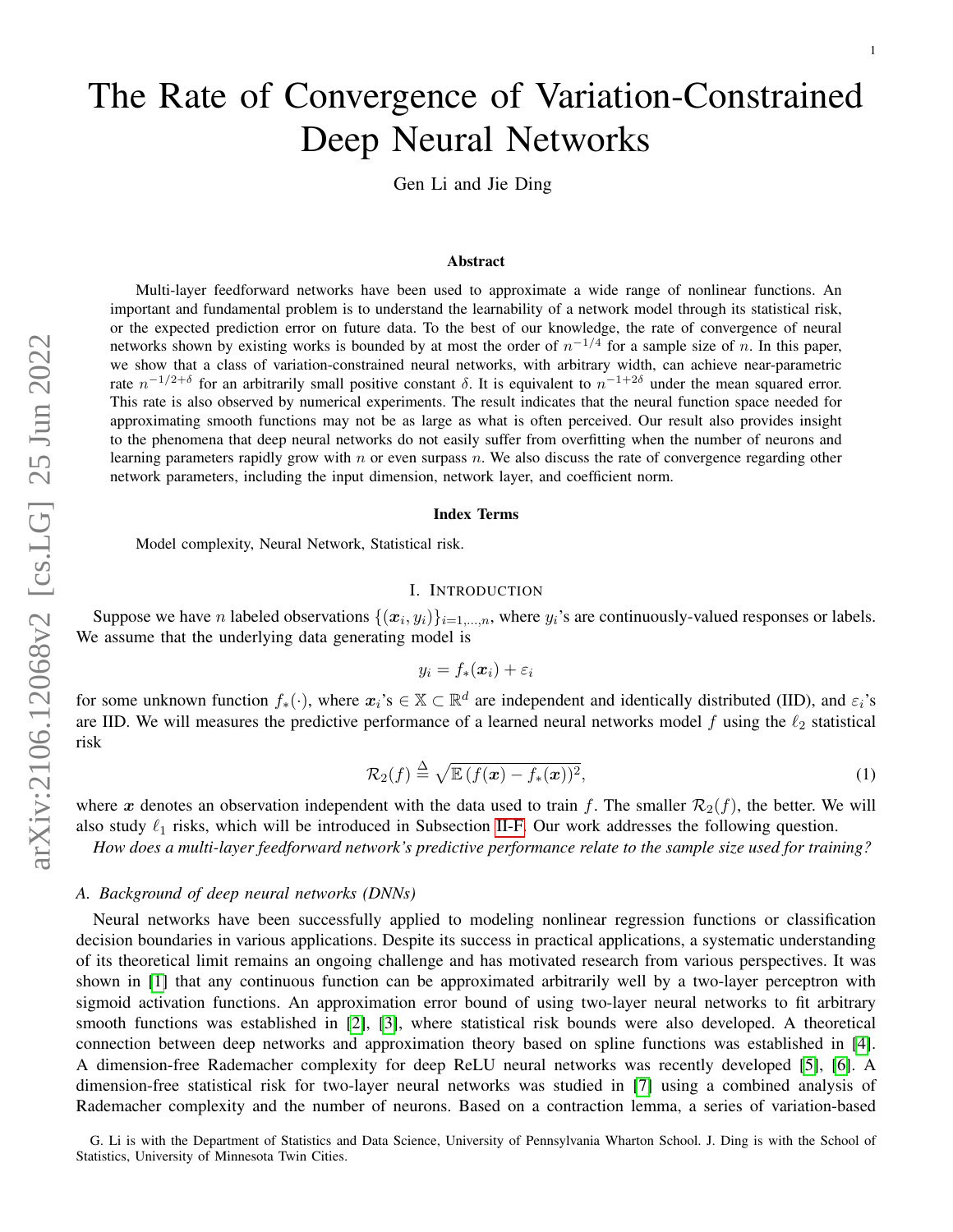complexities and their corresponding generalization errors were developed [\[8\]](#page-14-7). The neural network learning problem was also cast as a tensor decomposition problem through the score function of the known or estimated input distribution [\[9\]](#page-14-8)–[\[11\]](#page-14-9). Most recently, tight error bounds have been established for deep neural networks that do not suffer from the curse of dimensionality, based on the assumption that the data are generated by a neural network model of a parsimonious structure. In that direction, the work of [\[12\]](#page-14-10) proved that specific deep neural networks with few non-zero network parameters could achieve minimax rates of convergence. In [\[13\]](#page-14-11), an error bound that is free from the input dimension was developed for a class of generalized hierarchical interaction models.

#### <span id="page-1-0"></span>*B. Related results on nonparametric regression*

The  $\ell_1$  or  $\ell_2$  risks of typical parametric models such as finite-dimensional linear regressions are at the order of  $n^{-1/2}$ , where n denotes the sample size. It is known that the minimax rate of convergence for smoothness function classes (e.g., Sobolev and Besov) is often at the order of  $O(n^{-\alpha/(d+2\alpha)})$ , where  $\alpha$  is the order of smoothness (defined by the largest order of derivatives) and  $d$  is the input data dimension. Obtaining the risk bound for general nonparametric regression models such as neural networks is highly nontrivial since the networks involve a large number of parameters to ensure the fitness ability (i.e., to make approximation error small enough). The work of [\[2\]](#page-14-1), [\[3\]](#page-14-2) proved that the model class of two-layer feedforward networks has an approximation error bound of  $O(r^{-1/2})$  when approximating a particular class of smooth functions, where r denotes the number of neurons. The same work further developed a statistical risk error bound of  $O(n^{-1/4})$ , which is among the tightest statistical risk bounds for two-layer neural networks up to the authors' knowledge. A similar rate was also shown in [\[14\]](#page-14-12). The above risk bound was derived based on an optimal bias-variance tradeoff that involves an appropriate choice of r. Also, to bound the statistical risk, it is tempting to treat all the neural weights as free parameters and use the Akaike information criterion-type statistical error bounds [\[15\]](#page-14-13). Those bounds were often derived from secondorder Taylor expansion in conjunction with some regular conditions [\[16\]](#page-14-14). Recently, variation-constrained neural networks attracted a lot of attention, as they allow for a vast number of parameters relative to the sample size. Using Rademacher complexity as machinery, several recent works have established statistical risk bounds for DNNs under the norm constraints, which are at the order of either  $n^{-1/4}$  or  $n^{-1/6}$  (equivalently, the square root or cube root of our rate  $n^{-1/2}$ ) [\[5\]](#page-14-4), [\[6\]](#page-14-5), [\[8\]](#page-14-7).

## *C. Main contributions*

We show that variation-constrained deep neural networks can achieve near-parametric rate  $n^{-1/2+\delta}$ , for an arbitrarily small positive constant  $\delta$ . The result has the following implications. First, to learn smooth regression functions, where the smoothness is indexed by its variation, the class of deep neural networks can enjoy a statistical efficiency at the same order of classical parametric models (namely around  $n^{-1/2}$ ). Second, the neural function space needed for approximating smooth functions may not be as large as what is often perceived. In particular, we will show that the minimax rate of the statistical risk is at least  $n^{-1/2}$ , which implies that our derived bound is rather tight. Third, a neural network's predictive performance does not necessarily depend on its 'nominal complexity' as described by its number of neurons and layers. Instead, it only depends on the property of the underlying function and n. To some extent, this explains the interesting phenomena that *deep neural networks do not easily suffer from overfitting when the number of unknown parameters is huge compared with* n.

From the technical perspective, we derived the risk analysis from a variation-based approach, which is different from earlier work that used the number of neurons  $r$  to characterize bias-variance tradeoffs. In particular, the risk bound of  $O(n^{-1/4})$  in [\[3\]](#page-14-2) is based on an appropriate choice of r, but our tighter bound  $O(n^{-1/2+\delta})$  is based on an analysis of the neural weights regardless of  $r$ . Our analysis was inspired by but different from the normbased complexity analysis [\[6\]](#page-14-5), [\[8\]](#page-14-7). In particular, the standard technical tool of contraction lemma used to derive Rademacher complexity cannot apply to establishing the  $O(n^{-1/2+\delta})$  statistical risk studied in our context. Our proof is based on new technical analyses.

Apart from the statistical risk based on the  $\ell_2$  loss, we will analyze the  $\ell_1$  loss, which also ranks among the most popular loss functions in practice. We will show that a similar convergence rate can be derived, and the dependence on the input dimension can be removed. To the best of the authors' knowledge, this is the first result regarding the  $\ell_1$  statistical risk for deep neural networks.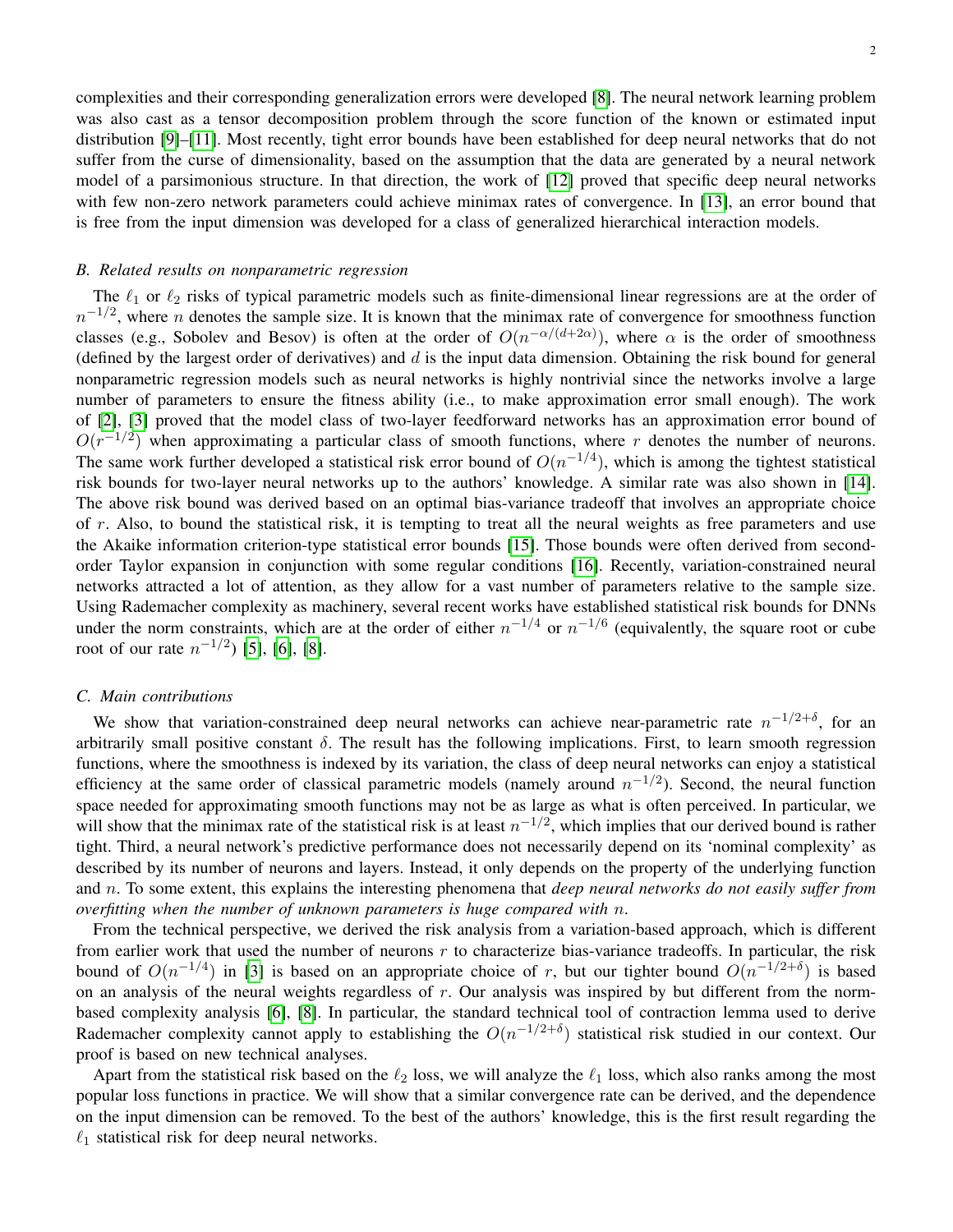

<span id="page-2-2"></span>Fig. 1. A graph showing multi-layer feedforward neural networks.

The outline of the paper is given below. In Section [II,](#page-2-0) we introduce the formulation and some notations. In Section [III,](#page-4-0) we introduce the main result and make several remarks to illustrate the implications better. In Section [IV,](#page-7-0) we introduce counterpart results when the typical  $\ell_2$  loss is replaced with  $\ell_1$  loss and show how the bound as a function of the norm may be further tightened. We conclude the work in Section [V.](#page-8-0)

# II. PROBLEM FORMULATION

#### <span id="page-2-0"></span>*A. Notation*

Throughout the paper, we use n and d to denote the sample size and the number of variables (or input dimension), respectively. We write  $a_n \gtrsim b_n$ ,  $b_n \lesssim a_n$ , or  $b_n = O(a_n)$ , if  $|b_n/a_n| < c$  for some constant c for all sufficiently large n. Let  $\mathcal{N}(\mu, \Sigma)$  denote Gaussian distribution with mean  $\mu$  and covariance  $\Sigma$ . Let  $\|\cdot\|_1$  and  $\|\cdot\|_2$  denote the common  $\ell_1$  and  $\ell_2$  vector norms, respectively. For any vector  $\boldsymbol{z} \in \mathbb{R}^d$  and set X, we define  $||\boldsymbol{z}||_{\mathbb{X}} \triangleq \sup_{\boldsymbol{x} \in \mathbb{X}} |\boldsymbol{x}^\top \boldsymbol{z}|$ , which may or may not be infinity. Assume  $\mathbb{X} = \{x : ||x||_{\infty} \leq M\}$  for some constant M throughout the paper, and  $E$  denotes the expectation for the underlying data generating distribution. The notation for neural network parameters is summarized in Subsection [II-C.](#page-2-1)

## *B. Data generating process*

Suppose we have *n* observations  $\{(x_i, y_i)\}_{i=1,\dots,n}$ , where  $y_i$ 's are continuously-valued responses or labels. We assume that the data are independently generated from the underlying data generating process

$$
y_i = f_*(\boldsymbol{x}_i) + \varepsilon_i
$$

where  $f_*(\cdot)$  is an unknown function. We will use a neural network to approximate the functionality of  $f_*(\cdot)$ . We also assume that  $x_i$ 's  $\in \mathbb{X}$  are IID variables, where  $\mathbb{X} \subset \mathbb{R}^d$  is a bounded set that contains zero, and  $\varepsilon_i$ 's are IID noises independent with  $x_i$ . Moreover, we assume the following conditions. It is satisfied if  $\varepsilon_i$  follows a sub-Gaussian or sub-exponential distribution.

<span id="page-2-3"></span>*Assumption* 1. The noise terms satisfy  $\mathbb{E}(\varepsilon_i^2) \leq \tau^2$  and  $\mathbb{E}(\max_{1 \leq i \leq n} |\varepsilon_i|) \lesssim \tau \log n$ .

# <span id="page-2-1"></span>*C. Deep neural network model class*

Recall that our goal is to learn a regression function  $\hat{f}_n : \mathbf{x} \mapsto \hat{f}_n(\mathbf{x})$  for prediction. In practice,  $\hat{f}_n$  is estimated from a pre-specified regression model class, such as linear regression and nonparametric regression based on series expansion with polynomials, splines, or wavelets bases. We consider the class of multi-layer feedforward neural networks (also illustrated in Figure [1\)](#page-2-2), denoted by  $\mathcal{F}_L$ .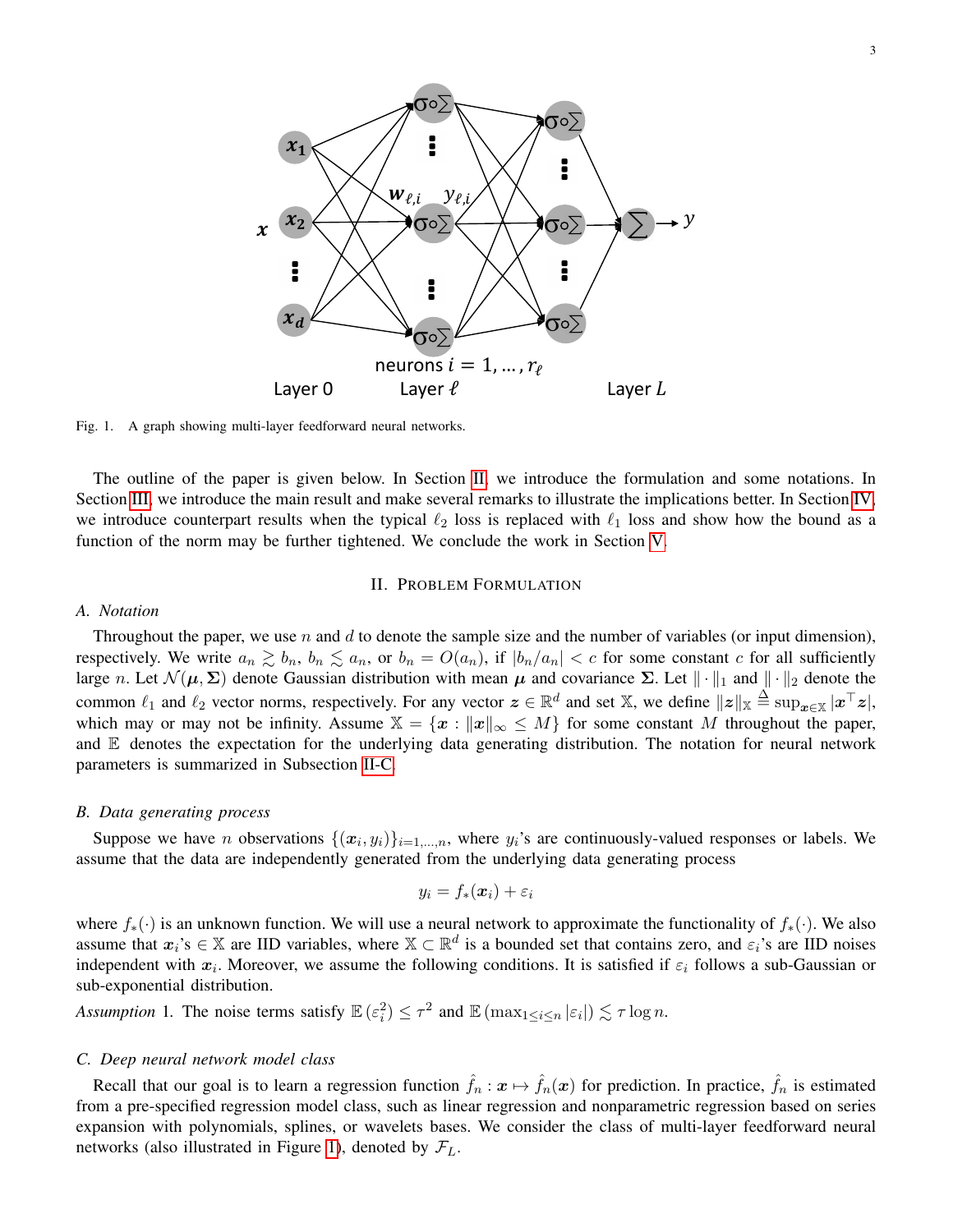4

In addition to the input layer, the neural network consists of L-layers, indexed by  $l = 1, \ldots, L$ , each containing  $r_l$  neurons/nodes. Specially, the L-th layer is the the output layer, which outputs the regression result y (so  $r_l = 1$ ). Also, we may treat the input layer as layer  $l = 0$  (so  $r_0 = d$ ). Let  $y_l \in \mathbb{R}^{r_l}$  denote the output of *l*-th layer, which is also the input of  $l + 1$ -th layer, for  $\ell = 0, \ldots, L - 1$ . In the  $\ell$ th layer ( $\ell = 1, \ldots, L - 1$ ), the *i*th neuron takes a linear combination of the previous layer's output, with weights (or coefficients)  $w_{l,i} \in \mathbb{R}^{r_{l-1}}$ , and passes it through a nonlinear activation function  $\sigma(\cdot)$ . In our analysis,  $r_1, \ldots, r_{L-1}$  are allowed to be arbitrarily large, meaning that the network may have arbitrarily many hidden neurons.

Suppose that the input data dimension is  $x \in \mathbb{X} \subset \mathbb{R}^d$ . By our notation, we have  $y_0 = x$  (output of the 0th layer),  $y_{l,i} = \sigma(w_{l,i}^{\top}y_{l-1})$  (output of the  $\ell$ th layer,  $1 \leq \ell \leq L-1$ , and  $y = y_L = w_L^{\top}y_{L-1}$  (the final output). Without loss of generality, we do not separately consider the bias term in each neural network layer, because it can be absorbed into the neural weight. Specifically, we note that  $y_{l,i} = \sigma(w_{l,i}^{\top}y_{l-1} + b_{l,i})$  can be rewritten as  $y_{l,i} = \sigma(\tilde{w}_{l,i}^{\top} \tilde{y}_{l-1})$ , where  $\tilde{w}_{l,i} = [\boldsymbol{w}_{l,i}, \frac{b_{l,i}}{\sigma(0)}]$  and  $\tilde{y}_{l-1} = [\boldsymbol{y}_{l-1}, \sigma(0)]$ , Thus, we can simply realize  $\sigma(0)$  by adding all-zero weights to the corresponding neuron, and the same proof will apply. With a slight abuse of notation, we used  $y_j$  for the output of the layer j, while  $y_i$  for the ith regression response. We will use  $w_{l,i,j}$  to denote the jth entry of the vector  $w_{l,i}$ .

## *D. Activation function*

We consider the following class of nonlinear activation function  $\sigma(\cdot)$  for the technical analysis. A specific case is the popular activation function  $\sigma(x) = 1/\{1 + \exp(-x)\}\)$ , also known as the logistic function. We note that some other popular activation functions, e.g., the rectifier function, do not satisfy the assumption.

<span id="page-3-2"></span>*Assumption* 2. The activation function  $\sigma(\cdot)$  is a bounded function on R satisfying  $\sigma(z) \to 1$  as  $z \to \infty$  and  $\sigma(z) \to 0$  as  $z \to -\infty$ . Also, its derivatives satisfy  $\sup_{z \in \mathbb{R}} |\sigma^{(k)}(z)| \leq M$ , for any positive integer k and a constant  $M$  (may depend on  $k$ ).

#### *E. Variation-constrained networks*

Recall that  $w_{l,i}$  denotes the neural weights for the *i*th neuron at the  $\ell$ th layer. For any positive integer L and real value v, let  $\mathcal{F}_L(v)$  denote the set of all the L-layer feedforward neural networks (defined in Subsection [II-C\)](#page-2-1) satisfying  $\|\mathbf{w}_{l,i}\|_1 \leq v$  for all  $i, \ell$ . By the above notation,  $\mathcal{F}_L$  may be written as  $\mathcal{F}_L(\infty)$ . The existing result that any continuous function can be approximated arbitrarily well by a two-layer perceptron with sigmoid activation functions [\[1\]](#page-14-0) indicates that the closure of  $\{f : f \in \mathcal{F}_2(v), v \ge 0\}$  contains all the continuous functions. It is thus a quite expressive model class. Though there does not seem to exist a theory on the size for  $\mathcal{F}_L(v)$  with a general L, it is conceivable that its expressive power is not smaller than  $\mathcal{F}_2(v')$  for some v' that depends on v. As a result, any smooth function can be expressed by a neural network with sufficiently many layers and neurons.

From now on, we suppose that the number of layers L is fixed. For any function  $f_*$ , we define its variation to be

$$
V(f_*) := \inf \{ v : f_* \in \mathcal{F}_L(v) \} + 1,
$$

Intuitively,  $V(f_*)$  characterize the difficulty of learning  $f_*$ . The value of  $V(f_*)$  is small for a smooth  $f_*$  (e.g., a sigmoid function), and large for a bumpy  $f_*$ . We note that  $V(f_*)$  can be infinity even if  $f_*$  is a continuous function, since  $f_*$  may not be in the interior of the closure of  $\{f : f \in \mathcal{F}_L(v), v \ge 0\}$ . In the sequel, we mainly consider the case  $V(f_*) < +\infty$ , and we will discuss the case  $V(f_*) = +\infty$ .

#### <span id="page-3-0"></span>*F. Training and evaluation*

We learn the neural network from  $n$  observations by solving the empirical risk minimizing problem

<span id="page-3-1"></span>
$$
\hat{f}_n = \underset{f \in \mathcal{F}_L(V)}{\arg \min} \frac{1}{n} \sum_{i=1}^n \text{loss}(f(\boldsymbol{x}_i), y_i)
$$
\n(2)

for some loss function loss( $\cdot$ ), where V is a chosen constant that constrains the variation of  $\hat{f}_n$ . In practice, the above optimization can be operated by the alternative problem

$$
\hat{f}_n = \underset{f \in \mathcal{F}}{\arg \min} \left\{ \frac{1}{n} \sum_{i=1}^n \text{loss}(f(\boldsymbol{x}_i), y_i) + \Omega(f) \right\},\tag{3}
$$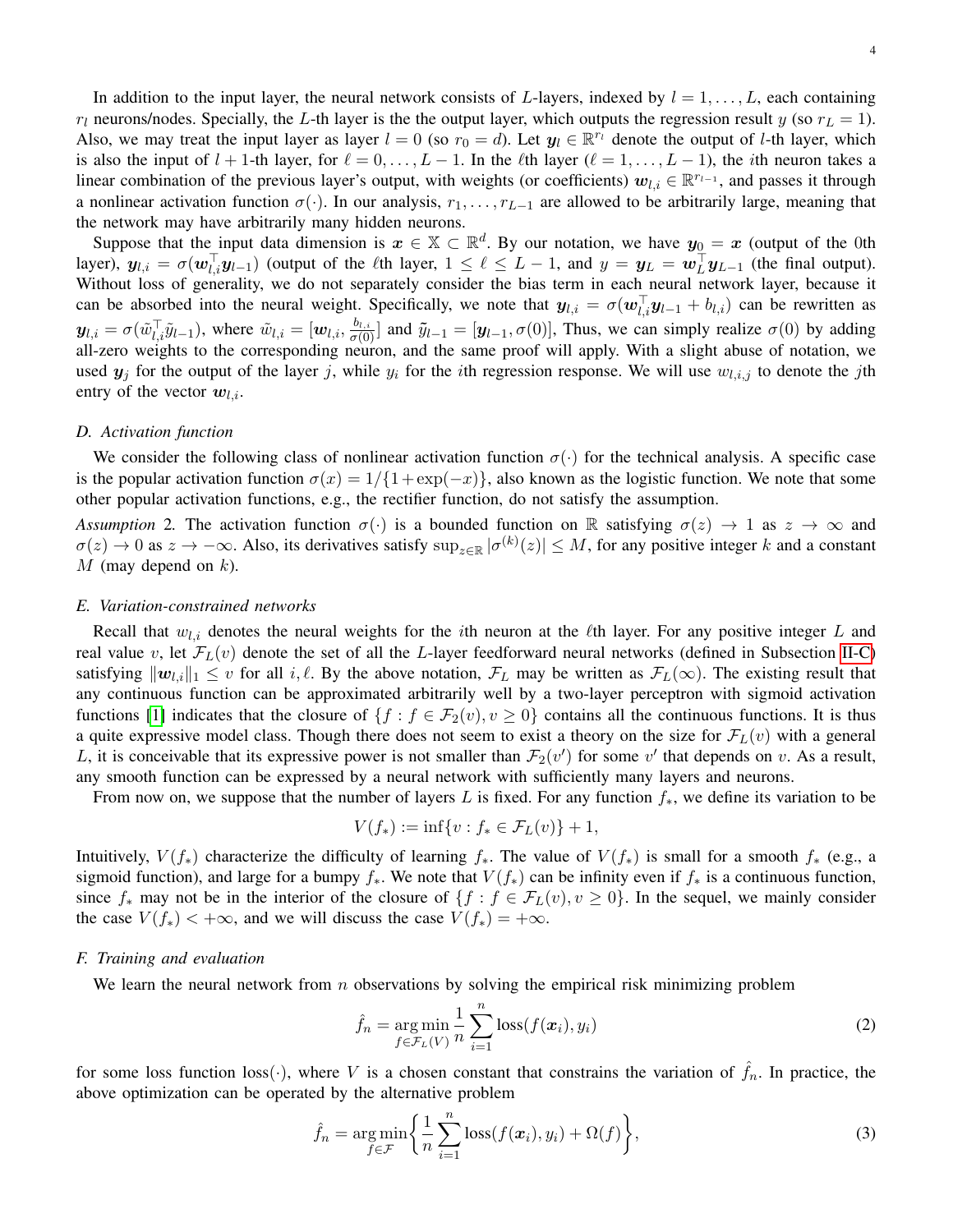where F is the unconstrained class of neural networks and  $\Omega(\cdot)$  is an appropriately chosen functional. We will revisit the choice of  $\Omega$  in later sections.

In the problem [\(2\)](#page-3-1), the loss function loss( $\cdot$ ) is usually pre-determined to be the square  $\ell_2$  loss defined by  $\ell_2(y', y)^2 = (y' - y)^2$ . Correspondingly, the predictive performance of  $\hat{f}_n$  is often evaluated by

$$
\mathbb{E} (\text{loss}(\hat{f}_n(\tilde{\boldsymbol{x}}, \tilde{y})) = \mathbb{E} (\text{loss}(\hat{f}_n(\tilde{\boldsymbol{x}}, \tilde{y}))^2 \n= \mathbb{E} (\hat{f}_n(\tilde{\boldsymbol{x}}) - f_*(\tilde{\boldsymbol{x}}))^2 + \sigma^2,
$$
\n(4)

where  $(\tilde{x}, \tilde{y})$  denotes a future observation independent with the data used to train  $\hat{f}_n$ . Removing the constant  $\sigma^2$ and taking a square root for [\(4\)](#page-4-1), we obtain the  $\ell_2$  risk introduced in [\(1\)](#page-0-0). Another loss, the  $\ell_1$  loss defined by  $\text{loss}(y', y) = |y' - y|$ , is also used in practice. The training objective and the evaluation metric can be similarly defined. We will focus on the  $\ell_2$  loss in Section [III,](#page-4-0) and discuss the counterpart results for the  $\ell_1$  loss in Section [IV.](#page-7-0)

# <span id="page-4-2"></span><span id="page-4-1"></span>III. MAIN RESULT

<span id="page-4-0"></span>Suppose that we use square  $\ell_2$  loss to train, namely

$$
\hat{f}_n = \underset{f \in \mathcal{F}_L(V)}{\arg \min} \frac{1}{n} \sum_{i=1}^n (f(\boldsymbol{x}_i) - y_i)^2.
$$
\n(5)

<span id="page-4-3"></span>**Theorem III.1.** *Under Assumptions [1](#page-2-3) and [2,](#page-3-2) for an arbitrarily small constant*  $\delta > 0$  *and any constant* V *with*  $V \ge \max\{V(f_*), 1\}$ , the  $\hat{f}_n$  in [\(5\)](#page-4-2) satisfies

$$
\mathcal{R}_2(\hat{f}_n)^2 = \mathbb{E} |\hat{f}_n(\boldsymbol{x}) - f_*(\boldsymbol{x})|^2 \lesssim V^{2+\delta + (L-1)d} n^{-1+2\delta}.
$$

*Remark* 1 (Rate as a function of *n*). The above result shows that the  $\ell_2$  risk  $\mathcal{R}_2(\hat{f}_n)$  for the variation-constrained deep neural network class can achieve nearly parametric convergence rates  $n^{-1/2+\delta}$ . The result implies that *for multi-layer neural networks with fixed variation and input dimension, the statistical risk decays with the sample size in a way similar to parametric models.* The implication is appealing in practice when we have a massive amount of data for learning an underlying function that is not so bumpy.

Though our convergence rate is tight only for fixed d and L, its dependence  $n$  is highly nontrivial to derive, even for a small input dimension such as  $d = 2$  or  $d = 3$ . In terms of the dependence on n, our rate of convergence is much tighter than the existing results of  $O(n^{-1/4})$  in various settings (see Section [I\)](#page-0-1). In fact, we will show in Proposition [III.5](#page-7-1) that the  $n^{-1/2}$  is the best rate one could expect for neural networks. We will relax the dependence on d in Section [IV.](#page-7-0)

Another interesting implication of Theorem [III.1](#page-4-3) is that the predictive performance of a class of neural networks does not necessarily depend on their 'nominal complexity' as described by the number of neurons and layers. Instead, it only depends on the variation of the underlying function and  $n$ . The result indicates that deep neural networks may not suffer from overfitting when the network model is excessively complex, a striking observation made in many application studies.

Figure [2](#page-5-0) shows an experiment result that initially motivated our study. We generated n samples from  $y =$  $\beta_1x_1+\cdots+\beta_5x_5+\varepsilon$ , where  $x_1,\ldots,x_5,\varepsilon$  followed the IID standard Gaussian, and  $n=2^5,2^6,\ldots,2^{11}$ . We used a [5, 50, 10, 1]-neural network, which consists of an input layer, two hidden layers with 50 and 10 neurons, and an output layer, and implemented the training using *Pytorch* [\[17\]](#page-14-15). We recorded the squared  $\ell_2$  risk (also named the mean squared error) from 50 independent replications, using an independent test data with a size of  $10^4$ . To maintain a fixed variation, we approximately control the total  $\ell_1$  norm of the parameters (around 250) by applying  $\ell_1$ -regularizations to the neural weights during the training.

*Remark* 2 (No 'free lunch')*.* The statistical risk of deep neural networks, as a nonparametric regression method, depends on many factors, including the sample size, the input dimension, and the smoothness of the underlying function. Though Theorem [III.1](#page-4-3) gives a rate of convergence much faster than the typical nonparametric rates, a result not previously recognized even for a fixed  $d$ , it is derived by assuming a bounded variation V. Without variation constraint, the rate could still be much slower than the parametric rate. Thus, Theorem [III.1](#page-4-3) does not conflict with the usual impression that neural networks may sacrifice the convergence rate for expressive power.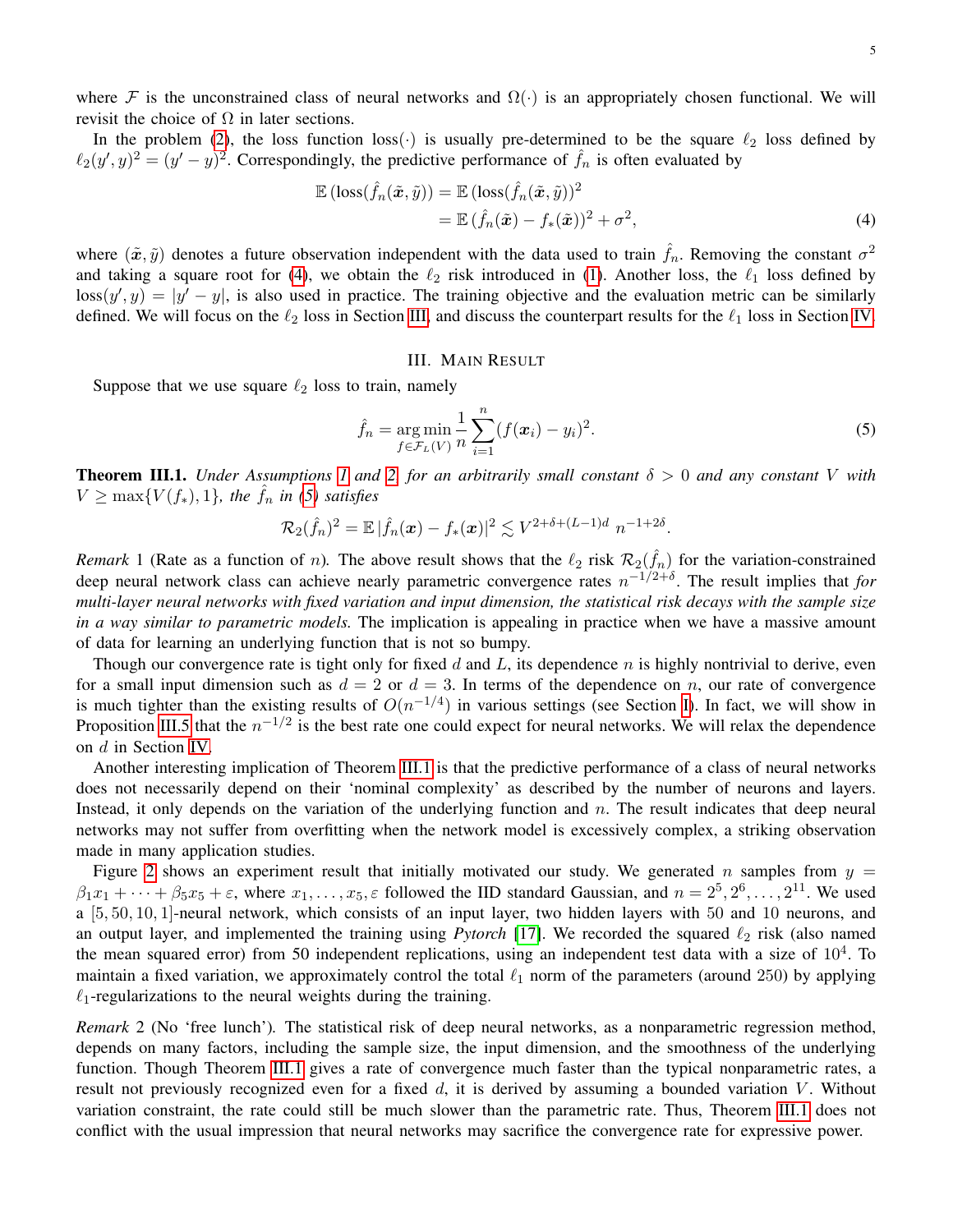

<span id="page-5-0"></span>Fig. 2. Experimental results showing the squared  $\ell_2$  risk of a class of three-layer feedforward neural networks with a fixed variation. The boxplots and mean values were calculated from 50 independent replications.

Specifically, recall that the set of continuous functions can be stratified by sets in the form of  $\mathcal{F}_L(V)$  ( $V \ge 0$ ), and that  $V \ge V(f_*)$  implies that  $f_* \in \mathcal{F}_L(V)$ . Theorem [III.1](#page-4-3) implies that only if  $f_*$  can be expressed by a V-variation neural network, the predictive performance of the learned  $\hat{f}_n$  will improve in a similar manner as a parametric model as n becomes large. The result does not hold if  $f_*$  has a large (or infinite) variation. This will be further discussed in the next remark.

*Remark* 3 (A new perspective of bias-variance tradeoffs in nonparametric regression)*.* The tight statistical risk rate (regarding  $n$ ) is at the cost of restricting the value of variation. Recall that the variation of the underlying datagenerating function means the smallest norm of neural weights needed to construct it. A general function  $f_*$  may require a large or even infinite variation. Though a large variation supports more regression functions with desirable approximation errors, it will enlarge the estimation variance and thus degrade the overall predictive performance. This naturally motivates the bias-variance tradeoff from a variation perspective.

We define  $T = V^L$ , which represents the total variation of the network. We introduce

$$
\beta(f_*) = \lim \inf_{V \to \infty} \frac{-\log \min_{f \in \mathcal{F}_L(V)} \mathbb{E} \, \|f - f_*\|^2}{\log T}
$$

which is well defined even for  $V(f_*) = +\infty$ . An interpretation of  $\beta(f_*)$  is that  $f_*$  can be approximated by a neural network in  $\mathcal{F}_L(V)$  with mean squared error no larger than  $T^{-2\beta}$ , for any constant  $\beta < \beta(f_*)$ . Then, Theorem [III.1](#page-4-3) implies that

$$
\mathbb{E}|\hat{f}_n(\boldsymbol{x}) - f_*(\boldsymbol{x})|^2 \lesssim V^{2+\delta} (T/V)^d n^{-1+2\delta} + T^{-2\beta} \tag{6}
$$

<span id="page-5-1"></span>,

for any positive constant  $\delta$ . It can be easily verified that if  $\log n \lesssim V^{d-2}$ , we have

$$
\mathcal{R}_2(\hat{f}_n) = \sqrt{\mathbb{E}|\hat{f}_n(\boldsymbol{x}) - f_*(\boldsymbol{x})|^2} = O(n^{-\frac{\beta}{d+2\beta}}),\tag{7}
$$

for any positive constant  $\beta < \beta(f_*)$ . The risk bound in [\(7\)](#page-5-1) is a consequence of bias-variance tradeoffs regarding the choice of T (and thus V). We note that [\(7\)](#page-5-1) resembles the classical result of  $O(n^{-\alpha/(d+2\alpha)})$  for the  $\ell_2$  risk of smoothness function classes (Subsection [I-B\)](#page-1-0). A comprehensive analysis of the above tradeoffs for different neural structures is beyond the scope of this paper and is left as future work.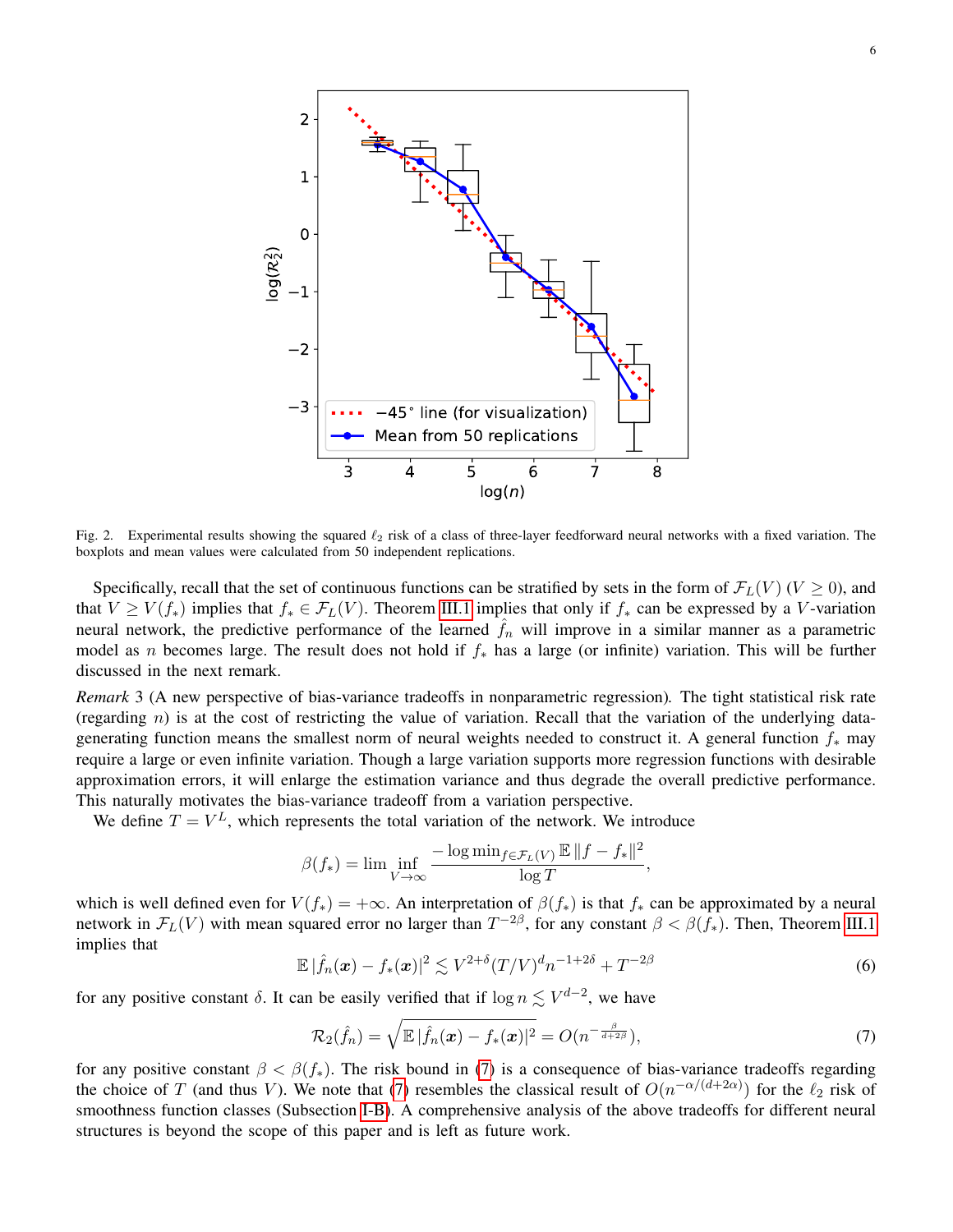$$
||f_1 - f_2||_{L_{\infty}(\mathbb{X})} = \max_{\mathbf{x} \in \mathbb{X}} |f_1(\mathbf{x}) - f_2(\mathbf{x})|.
$$
 (8)

We use  $\mathcal{N}_{\epsilon}$  to denote an  $\epsilon$ -covering of  $\mathcal{F}(V)$  under the above  $L_{\infty}(\mathbb{X})$  metric. The proof will be based on the following two key observations.

• First, the  $\epsilon$ -covering is dense enough.

<span id="page-6-1"></span>**Lemma III.2** (Proved in the Appendix [A\)](#page-8-1). *If*  $||f - \hat{f}_n||_{L_{\infty}(\mathbb{X})} \leq \epsilon$ , *then* 

$$
\mathbb{E}(\hat{f}_n(\boldsymbol{x}) - f_*(\boldsymbol{x}))^2 - \mathbb{E}(f(\boldsymbol{x}) - f_*(\boldsymbol{x}))^2 \le 4V\epsilon,
$$
  

$$
\frac{1}{n}\sum_{i=1}^n \left\{ (f(\boldsymbol{x}_i) - f_*(\boldsymbol{x}_i) - \varepsilon_i)^2 - (\hat{f}_n(\boldsymbol{x}_i) - f_*(\boldsymbol{x}_i) - \varepsilon_i)^2 \right\} \le 4(V + \max_i |\varepsilon_i|)\epsilon.
$$

• Second, there exists a finite  $\epsilon$ -covering.

<span id="page-6-3"></span>**Lemma III.3** (Proved in the Appendix [B\)](#page-9-0). *The covering number of*  $\mathcal{F}(V)$  *satisfies* 

<span id="page-6-2"></span>
$$
\log N(\epsilon) \le \nu V^{d(L-1) + \delta} \epsilon^{-\delta},\tag{10}
$$

*where* ν *is a constant that only depends on* d *and* δ*.* With the above two lemmas, we first make the following decomposition.

$$
\mathbb{E}(\hat{f}_n(\boldsymbol{x}) - f_*(\boldsymbol{x}))^2 = \mathbb{E}(\hat{f}_n(\boldsymbol{x}) - f_*(\boldsymbol{x}))^2 - \mathbb{E}(f(\boldsymbol{x}) - f_*(\boldsymbol{x}))^2 \n+ \mathbb{E}(f(\boldsymbol{x}) - f_*(\boldsymbol{x}))^2 - \frac{1}{n} \sum_{i=1}^n [(f(\boldsymbol{x}_i) - f_*(\boldsymbol{x}_i) - \varepsilon_i)^2 - \varepsilon_i^2] \n+ \frac{1}{n} \sum_{i=1}^n (f(\boldsymbol{x}_i) - f_*(\boldsymbol{x}_i) - \varepsilon_i)^2 - \frac{1}{n} \sum_{i=1}^n (\hat{f}_n(\boldsymbol{x}_i) - f_*(\boldsymbol{x}_i) - \varepsilon_i)^2 \n+ \frac{1}{n} \sum_{i=1}^n [(\hat{f}_n(\boldsymbol{x}_i) - f_*(\boldsymbol{x}_i) - \varepsilon_i)^2 - \varepsilon_i^2], \tag{11}
$$

where  $f \in \mathcal{N}_{\epsilon}$  satisfies

<span id="page-6-0"></span>
$$
||f - \hat{f}_n||_{L_2(\mu)} \le \epsilon. \tag{12}
$$

Next, we bound the four terms in [\(11\)](#page-6-0) separately.

- According to Lemma [III.2,](#page-6-1) the first term can be bounded by  $4V\epsilon$ .
- The second term is bounded by applying Bernstein's inequality and the union bound on  $\mathcal{N}_{\epsilon}$ , which is formalized by the following lemma.

<span id="page-6-4"></span>**Lemma III.4** (Proved in the Appendix [C\)](#page-10-0). *For any given*  $\rho > 0$ 

$$
\mathbb{E}\left(f(\boldsymbol{x}) - f_*(\boldsymbol{x})\right)^2 - \frac{1}{n} \sum_{i=1}^n \left[ (f(\boldsymbol{x}_i) - f_*(\boldsymbol{x}_i) - \varepsilon_i)^2 - \varepsilon_i^2 \right] \\
\lesssim \frac{V(V + \max_i |\varepsilon_i|)}{n} \log \frac{N(\epsilon)}{\rho}.
$$
\n(13)

*holds uniformly for all*  $f \in \mathcal{N}_{\epsilon}$  *with probability at least*  $1 - \rho$ *.* 

- Lemma [III.2](#page-6-1) indicates that the third term can be bounded by  $4(V + \max_i |\varepsilon_i|)\epsilon$ .
- As for the fourth term, according to the definition of  $\hat{f}_n$ , we have

$$
\frac{1}{n}\sum_{i=1}^n(\hat{f}_n(\boldsymbol{x}_i)-f_*(\boldsymbol{x}_i)-\varepsilon_i)^2\leq \frac{1}{n}\sum_{i=1}^n\varepsilon_i^2,
$$

which implies that

$$
\frac{1}{n}\sum_{i=1}^n[(\hat{f}_n(\boldsymbol{x}_i)-f_*(\boldsymbol{x}_i)-\varepsilon_i)^2-\varepsilon_i^2]\leq 0.
$$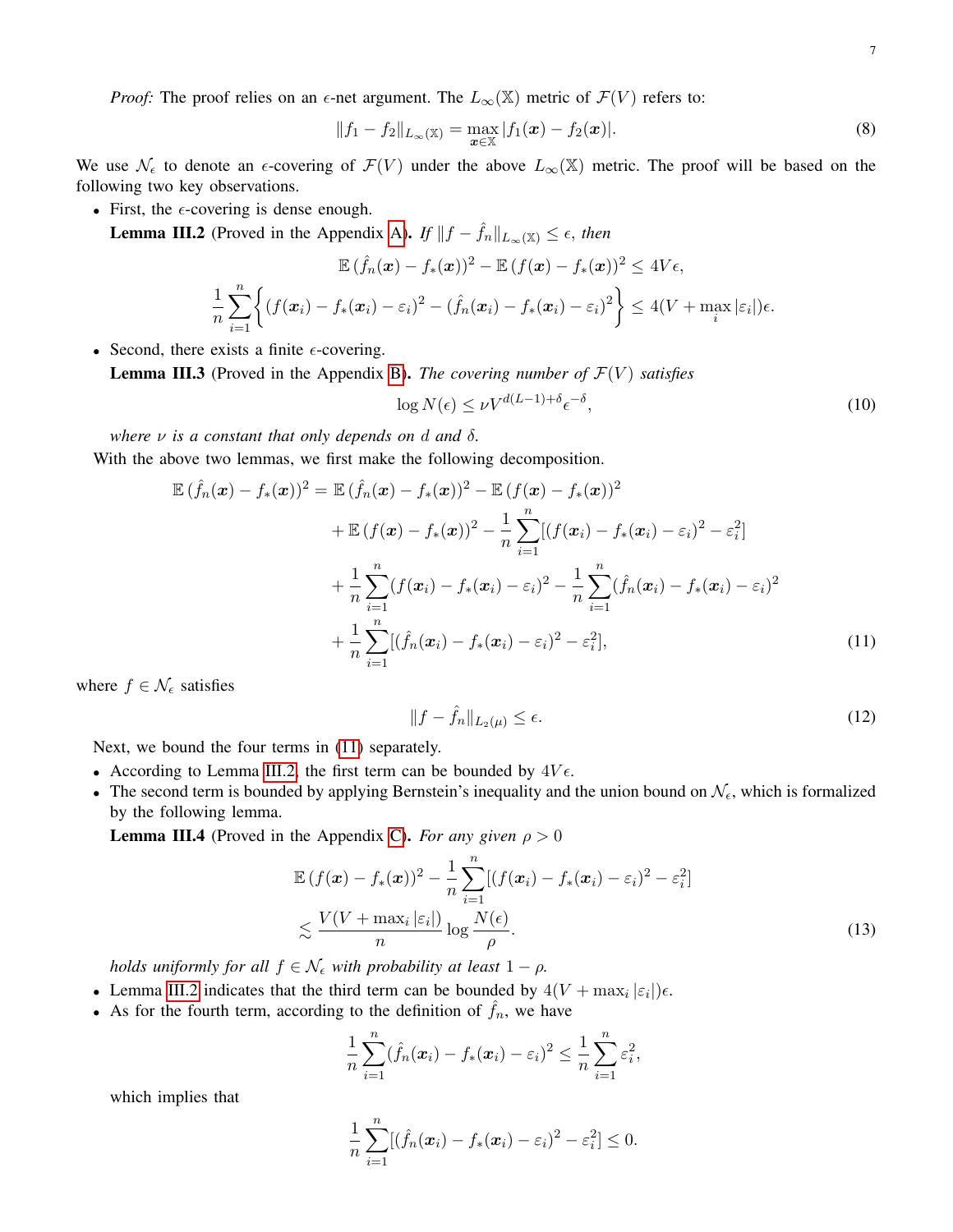Therefore, we have

$$
\mathbb{E} \left( \hat{f}_n(\boldsymbol{x}) - f_*(\boldsymbol{x}) \right)^2 \lesssim V \epsilon + \frac{V(V + \max_i |\varepsilon_i|)}{n} \log \frac{N(\epsilon)}{\rho} + (V + \max_i |\varepsilon_i|) \epsilon \tag{14}
$$

uniformly for all  $f \in \mathcal{N}_{\epsilon}$  with probability at least  $1 - \rho$ .

Let  $E_n$  denote the event that [\(14\)](#page-7-2) occurs for all  $f \in \mathcal{N}_{\epsilon}$ . Then  $\mathbb{P}(E_n^c) \leq \rho$ . Recall that  $\mathbb{E} \max_i |\varepsilon_i| \lesssim \tau \log n$ (Assumption [1\)](#page-2-3). Taking  $\rho = 1/n$  and invoking [\(14\)](#page-7-2), we have and for all  $f \in \mathcal{N}_{\epsilon}$ ,

$$
\mathbb{E} (\hat{f}_n(\boldsymbol{x}) - f_*(\boldsymbol{x}))^2 = \mathbb{E} \left\{ (\hat{f}_n(\boldsymbol{x}) - f_*(\boldsymbol{x}))^2 \mathbb{1}_{E_n} + (\hat{f}_n(\boldsymbol{x}) - f_*(\boldsymbol{x}))^2 \mathbb{1}_{E_n^c} \right\} \n\lesssim \frac{V(V + \tau \log n)}{n} \log \frac{N(\epsilon)}{\rho} + (V + \tau \log n)\epsilon + V^2 \mathbb{P}(E_n^c).
$$
\n
$$
\lesssim \frac{V(V + \tau \log n)}{n} \log(nN(\epsilon)) + (V + \tau \log n)\epsilon.
$$

By using the upper bounds for  $N(\epsilon)$  in [\(10\)](#page-6-2) and letting  $\epsilon = 1/n$ , we obtain

<span id="page-7-3"></span>
$$
\mathcal{R}_2(\hat{f}_n)^2 = \mathbb{E} |\hat{f}_n(\bm{x}) - f_*(\bm{x})|^2 \lesssim V^{1+\delta + (L-1)d} (V + \tau \log n) n^{-1+\delta}.
$$
 (15)

The right-hand side in [\(15\)](#page-7-3) is further upper bounded by  $V^{2+\delta+(L-1)d}$   $n^{-1+2\delta}$ , which concludes the proof.

At the end of this section, we show that the minimax risk lower bounds for the neural network class  $\mathcal{F}_2(V)$  is at the order of  $n^{-1/2}$ . The result implies that the upper bound in Theorem [III.1](#page-4-3) is rather tight. We need the following additional assumption.

<span id="page-7-4"></span>*Assumption* 3. There exists a constant  $c > 0$  and a bounded subset  $S \subset \mathbb{R}$  such that  $\mathbb{P}(Z \in S) > c$  and  $\inf_{z \in \mathcal{S}} \sigma'(z) > c$  for  $Z \sim \mathcal{N}(0, 1)$ .

<span id="page-7-1"></span>*Proposition* III.5 (Minimax risk lower bound). Suppose that Assumptions [2](#page-3-2) and [3](#page-7-4) hold, and  $x_1, x_2, \ldots, x_n \stackrel{iid}{\sim}$  $\mathcal{N}(0, I_d)$  (with the probability measure denoted by  $\mu$ ). Then, for  $q = 1, 2$ ,

$$
\inf_{\hat{f}_n} \sup_{f \in \mathcal{F}_2(V)} \|\hat{f}_n - f\|_{L_q(\mu)} \gtrsim V \sqrt{\frac{d}{n}}.
$$
\n(16)

*Proof:* The proof is postponed to Appendix [C.](#page-11-0)

# IV. RESULT UNDER THE  $\ell_1$  RISK AND IMPROVEMENT OF THE DEPENDENCE ON  $V$

<span id="page-7-0"></span>Suppose that we use the  $\ell_1$  loss for training, namely

$$
\hat{f}_n = \underset{f \in \mathcal{F}_L(V)}{\arg \min} \frac{1}{n} \sum_{i=1}^n |f(\boldsymbol{x}_i) - y_i|.
$$
\n(17)

Correspondingly, we evaluate the predictive performance of a learned regression function f using the  $\ell_1$ -statistical risk

$$
\mathcal{R}_1(f) = \mathbb{E} |f(\boldsymbol{x}) - y| - \mathbb{E} |\varepsilon|.
$$

It can be verified that  $\mathcal{R}_1(f)$  is nonnegative for symmetric random variables  $\varepsilon$ . We note that the  $\ell_2$  risk is equivalent to the squared  $\ell_2(\mu)$  metric plus some constant (see [\(4\)](#page-4-1). But minimizing the  $\ell_1$  risk does not necessarily minimize the  $\ell_1(\mu)$  metric. We are interested in the  $\ell_1$ -based training and evaluation mainly because they are practically used in many learning problems, e.g., those for heterogeneous noises [\[18\]](#page-14-16), ordinal data [\[19\]](#page-14-17), and imaging data [\[20\]](#page-14-18). From a practical point of view, using  $\ell_1$  loss for training is as easy and fast as using  $\ell_2$  in prevalent computational frameworks such as *Tensorflow* [\[21\]](#page-14-19), *Pytorch* [\[17\]](#page-14-15), and *Keras* [\[22\]](#page-14-20).

From the theoretical perspective, interestingly, we found that the  $\ell_1$  loss provides technical convenience for deriving tight risk bounds. In particular, we will show that the bound in Theorem [III.1](#page-4-3) can be improved in terms of the dependence on the input dimension  $d$ .

<span id="page-7-5"></span><span id="page-7-2"></span>П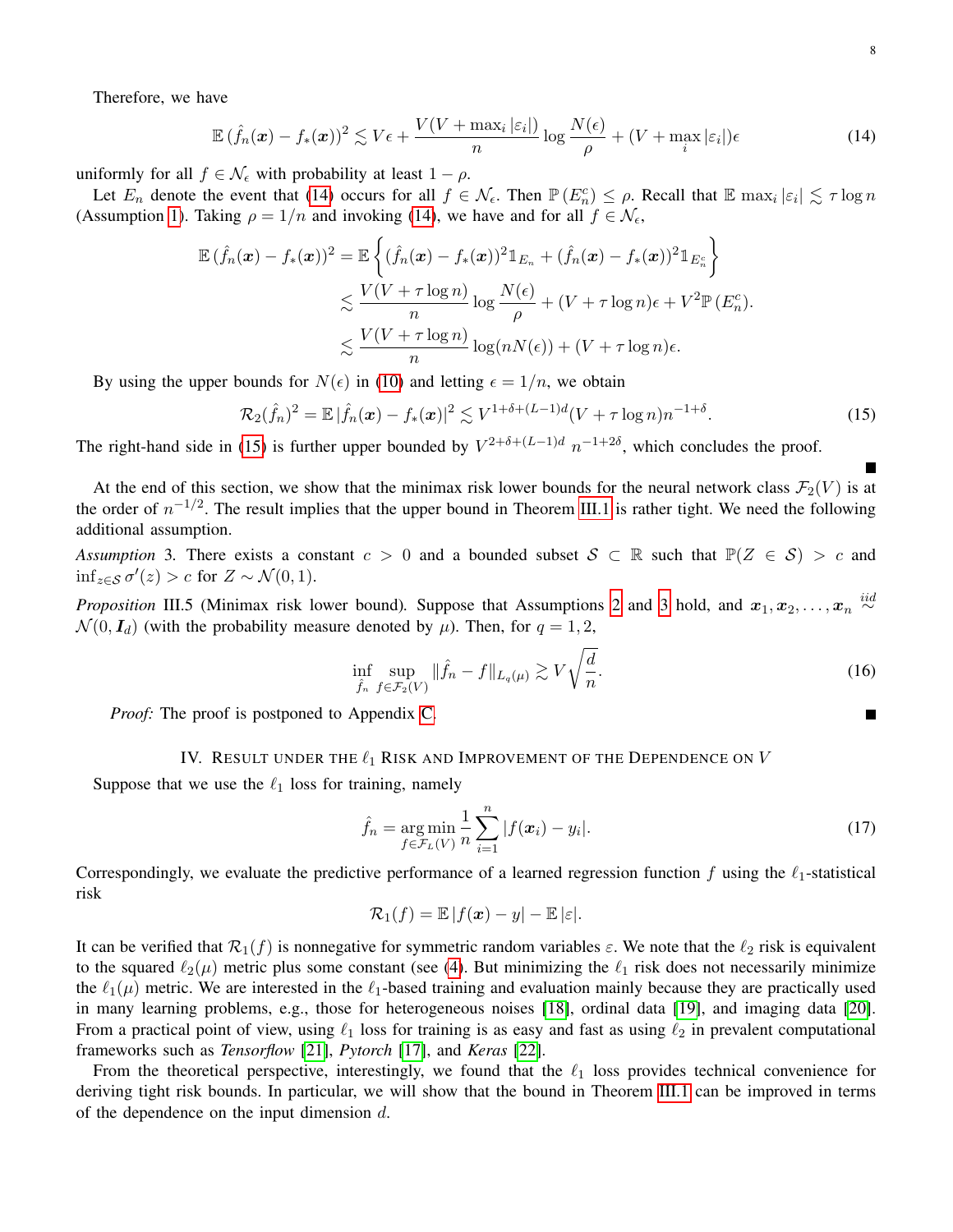$\blacksquare$ 

<span id="page-8-2"></span>**Theorem IV.1.** *Under Assumption [2,](#page-3-2) for any constant* V *with*  $V \ge V(f_*)$ *, the*  $f_n$  *in* [\(17\)](#page-7-5) *satisfies* 

$$
\mathcal{R}_1(\hat{f}_n) \lesssim \frac{V^{L-1} \sqrt{d \log n} + \tau}{\sqrt{n}}.
$$
\n(18)

*Proof:* The proof is postponed to Appendix [C.](#page-12-0)

*Remark* 4 (Explicit regularization)*.* Theorem [IV.1](#page-8-2) shows that variation-constrained neural networks, when trained and evaluated under the  $\ell_1$  loss, does not explicitly depend on the input dimension d. Compared with the result in Theorem [III.1,](#page-4-3) the rate dependence on n is similar, but the reliance on the variation V is much relaxed.

In practice, we can operate the following regularized optimization to reach the desirable statistical risk. According to the method of Lagrange multipliers, the constrained optimization problem in [\(17\)](#page-7-5) can be formulated as

<span id="page-8-3"></span>
$$
\hat{f}_n = \underset{f \in \mathcal{F}}{\arg \min} \frac{1}{n} \sum_{i=1}^n |y_i - f(\boldsymbol{x}_i)| + \lambda V(f)^L
$$
\n(19)

where F is the same neural network class without any constraint, and  $\lambda$  is some appropriately chosen parameter. Theorem [IV.1](#page-8-2) implies that for any  $f \in \mathcal{F}$ ,

$$
\mathcal{R}_1(f) \leq \mathcal{R}_{1,n}(f) + O\bigg(\sqrt{\frac{\log n}{n}}\bigg)V(f)^L + O\bigg(\frac{\tau}{\sqrt{n}}\bigg),\,
$$

which further implies that  $\lambda$  can be chosen at the order of  $O(\sqrt{(\log n)/n})$  in [\(19\)](#page-8-3).

*Remark* 5 (Implication on neural network model selection)*.* There are two general ways of selecting a neural network model in practice. One is to consider a set of candidate architectures and choose the one with the best cross-validation performance. Classical asymptotic analysis of the generalization error alludes that more neural weights (or neurons) tend to cause overfitting. For example, an information criterion-type derivation indicates that the generalization error typically grows linearly with the number of free parameters [\[15\]](#page-14-13). Nevertheless, recent research has shown that an overly-large network does not necessarily cause overfitting [\[23\]](#page-14-21). A possible reason is the failure of regularity conditions traditionally required for M-estimators.

The other way, which is perhaps more prevalent in practice these days, is to train an extensive neural network with properly tuned regularization terms. A practical benefit of the second approach is its more straightforward hardware implementation and computation, as we do not need to implement and train multiple models separately. Theoretically, Theorem [IV.1](#page-8-2) provides insight on when overfitting will not occur.

## V. CONCLUSION

<span id="page-8-0"></span>In this work, we showed tight statistical risk bounds for variation-constrained deep neural networks under both  $\ell_1$  and  $\ell_2$  loss functions. Several related problems need further study. First, a similar analysis may be emulated to study the performance of deep neural network-based classification models. Second, it would be interesting to study the  $\ell_2$  risk of a model that is trained from the  $\ell_1$  empirical risk, especially under non-IID or heavy-tail noises. The third problem is to study the relationship between the variation-based regularization and implicit regularization techniques (e.g., the early stopping and the dropout) practically operated in training deep neural networks.

## APPENDIX

In this Appendix, we prove the technical lemmas used in the proof of Theorem [III.1.](#page-4-3)

<span id="page-8-1"></span>*A. Proof of Lemma [III.2](#page-6-1)*

Since

$$
||f - \hat{f}_n||_{L_{\infty}(\mathbb{X})} \le \epsilon,\tag{20}
$$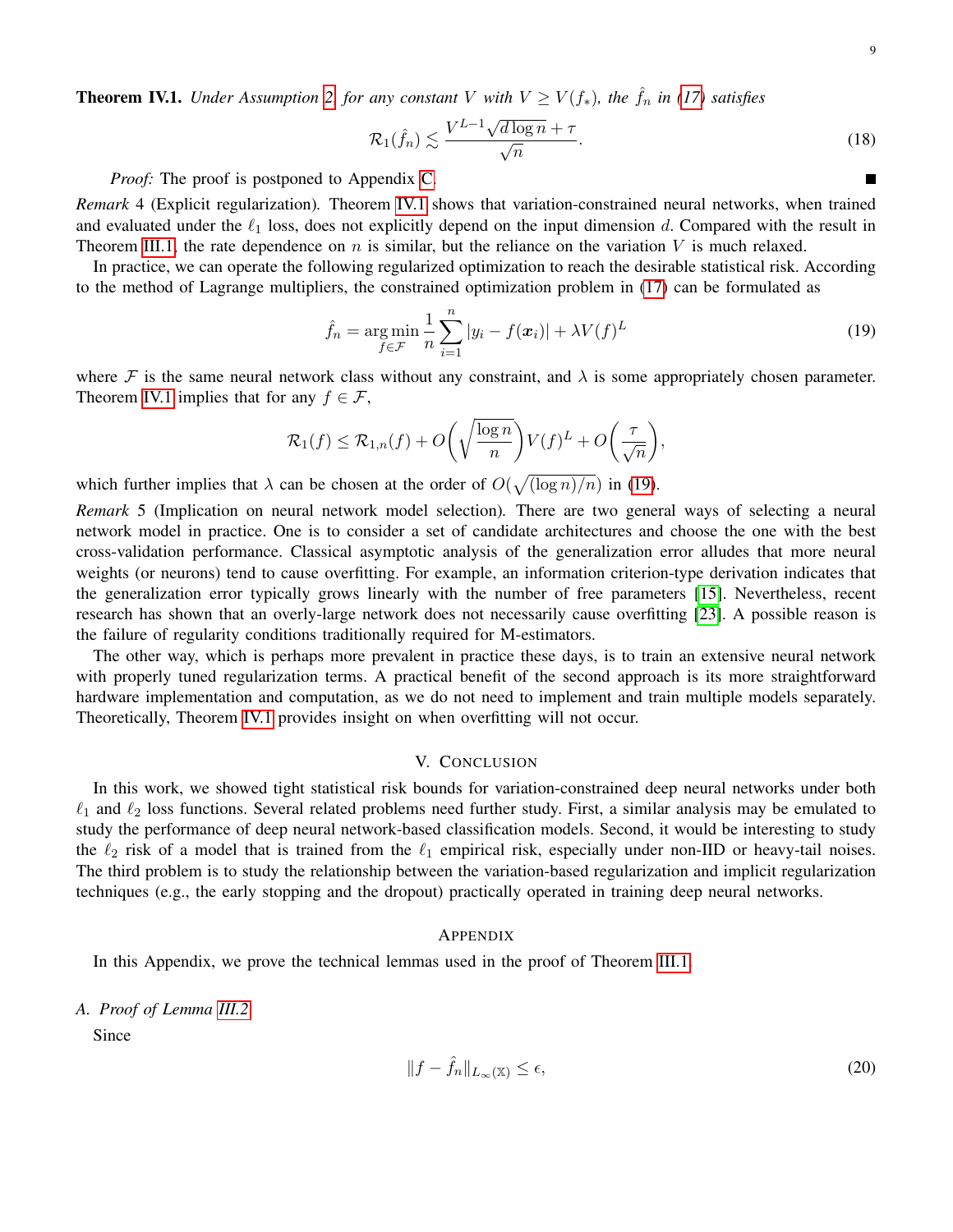we have

$$
\mathbb{E} \left( \hat{f}_n(\boldsymbol{x}) - f_*(\boldsymbol{x}) \right)^2 - \mathbb{E} \left( f(\boldsymbol{x}) - f_*(\boldsymbol{x}) \right)^2 \n= \mathbb{E} \left( \hat{f}_n(\boldsymbol{x}) - f_*(\boldsymbol{x}) + f(\boldsymbol{x}) - f_*(\boldsymbol{x}) \right) \left( \hat{f}_n(\boldsymbol{x}) - f(\boldsymbol{x}) \right) \n\leq 4V \mathbb{E} \left| \hat{f}_n(\boldsymbol{x}) - f(\boldsymbol{x}) \right| \n\leq 4V \epsilon.
$$

and similarly,

$$
\frac{1}{n}\sum_{i=1}^{n}\Biggl\{\left(f(\boldsymbol{x}_i)-f_*(\boldsymbol{x}_i)-\varepsilon_i\right)^2-\left(\hat{f}_n(\boldsymbol{x}_i)-f_*(\boldsymbol{x}_i)-\varepsilon_i\right)^2\Biggr\}
$$
\n
$$
=\frac{1}{n}\sum_{i=1}^{n}\Biggl\{\left(f(\boldsymbol{x}_i)-f_*(\boldsymbol{x}_i)-\varepsilon_i+\hat{f}_n(\boldsymbol{x}_i)-f_*(\boldsymbol{x}_i)-\varepsilon_i\right)\left(f(\boldsymbol{x}_i)-\hat{f}_n(\boldsymbol{x}_i)\right)\Biggr\}
$$
\n
$$
=\frac{1}{n}\sum_{i=1}^{n}(f(\boldsymbol{x}_i)-f_*(\boldsymbol{x}_i)+\hat{f}_n(\boldsymbol{x}_i)-f_*(\boldsymbol{x}_i)\right)\left(f(\boldsymbol{x}_i)-\hat{f}_n(\boldsymbol{x}_i)\right)
$$
\n
$$
-\frac{1}{n}\sum_{i=1}^{n}\Biggl\{2\varepsilon_i\left(f(\boldsymbol{x}_i)-\hat{f}_n(\boldsymbol{x}_i)\right)\Biggr\}
$$
\n
$$
\leq (4V+2\max_{i}\varepsilon_i)\frac{1}{n}\sum_{i=1}^{n}|f(\boldsymbol{x}_i)-\hat{f}_n(\boldsymbol{x}_i)|
$$
\n
$$
\leq 4(V+\max_{i}\varepsilon_i)\epsilon.
$$

# <span id="page-9-0"></span>*B. Proof of Lemma [III.3](#page-6-3)*

We first show by the induction method that for any  $1 \leq l < L$  and  $1 \leq i \leq r_l$ ,

<span id="page-9-1"></span>
$$
\|\nabla^k \boldsymbol{y}_{l,i}\|_{\infty} \lesssim V^{lk} \tag{21}
$$

for  $k \leq \alpha d$ , where we let  $\alpha = 1/\delta$  and  $\nabla$  is the differentiation operator on x. First, according to Assumption [2,](#page-3-2) we have for  $l = 1$ ,

$$
\begin{aligned} \|\nabla^k \bm{y}_{l,i}\|_\infty &= \|\nabla^k \sigma(\bm{w}_{l,i}^\top x)\|_\infty \\ &= \|\sigma^{(k)}(\bm{w}_{l,i}^\top x)\bm{w}_{l,i}^{\otimes k}\|_\infty \\ &\lesssim \|\bm{w}_{l,i}^{\otimes k}\|_\infty \\ &\leq \|\bm{w}_{l,i}\|_\infty^k \leq V^k. \end{aligned}
$$

Assume that [\(21\)](#page-9-1) holds for  $1, \ldots, l$ . Next, we will prove the claim also holds for  $y_{l+1,i} = \sigma(w_{l+1,i}^{\top} y_l)$  by showing that

<span id="page-9-2"></span>
$$
\|\nabla^k \sigma^{(s)}(\boldsymbol{w}_{l+1,i}^\top \boldsymbol{y}_l)\|_{\infty} \lesssim V^{(l+1)k} \tag{22}
$$

for any integers  $1 \le i \le r_{l+1}$  and  $1 \le s \le \alpha d - k$ , also by using the induction method (on k) For  $k = 1$ , we have,

$$
\begin{aligned} \|\nabla\sigma^{(s)}(\boldsymbol{w}_{l+1,i}^{\top}\boldsymbol{y}_{l})\|_{\infty} & = \|\sigma^{(s+1)}(\boldsymbol{w}_{l+1,i}^{\top}\boldsymbol{y}_{l})\nabla(\boldsymbol{w}_{l+1,i}^{\top}\boldsymbol{y}_{l})\|_{\infty} \\ & \lesssim \|\nabla(\boldsymbol{w}_{l+1,i}^{\top}\boldsymbol{y}_{l})\|_{\infty} \\ & \leq V \max_{1 \leq j \leq r_{l}} \|\nabla \boldsymbol{y}_{l,j}\|_{\infty} \\ & \lesssim V^{l+1}. \end{aligned}
$$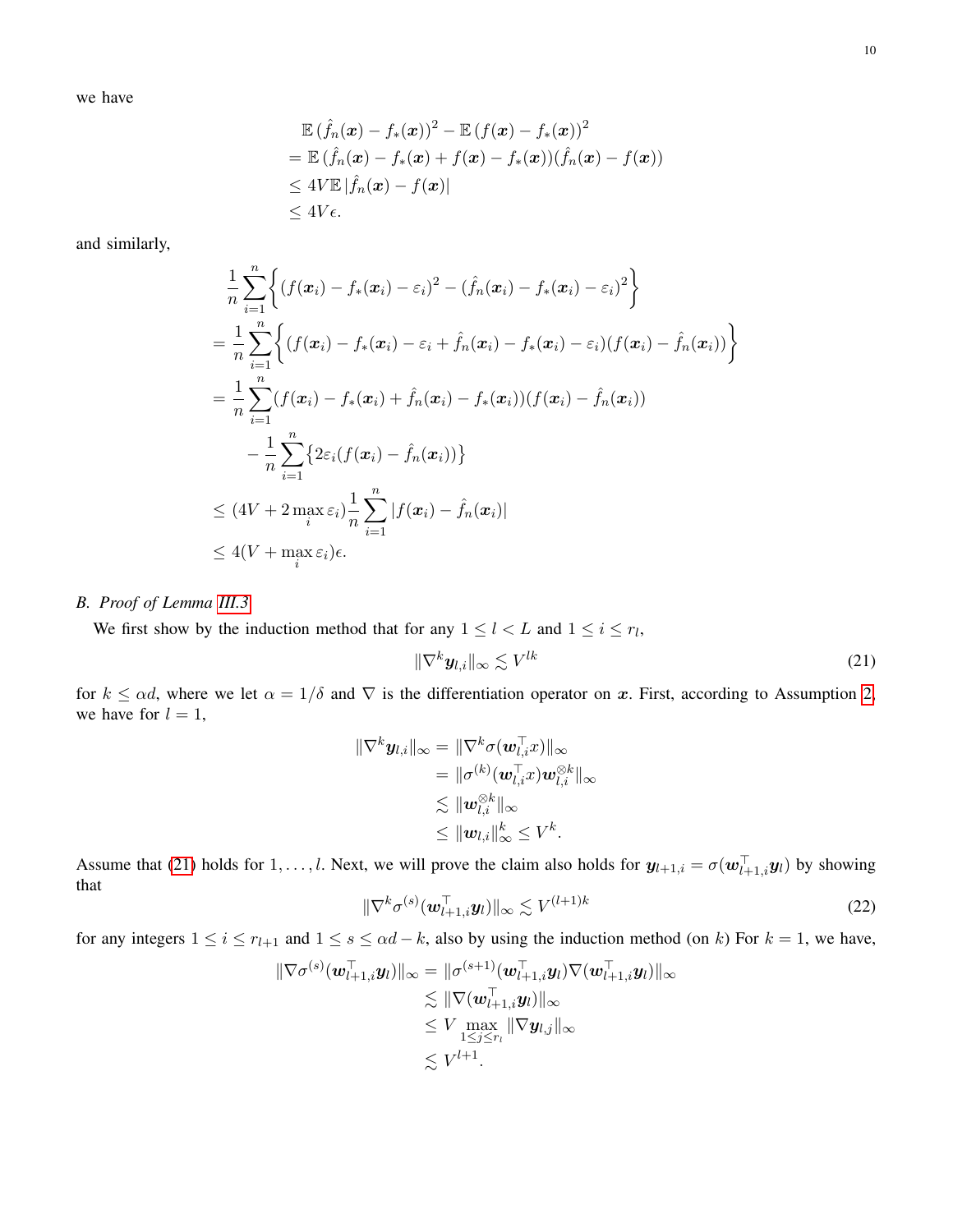Assume that [\(22\)](#page-9-2) holds for  $1, \ldots, k - 1$ . Then, for  $s \leq \alpha d - k$ 

$$
\begin{aligned} \left\| \nabla ^k \sigma^{(s)} (\bm w_{l+1,i}^{\top} \bm y_l) \right\|_{\infty} &= \left\| \nabla ^{k-1} \nabla \sigma^{(s)} (\bm w_{l+1,i}^{\top} \bm y_l) \right\|_{\infty} \\ &= \left\| \nabla ^{k-1} [\sigma^{(s+1)} (\bm w_{l+1,i}^{\top} \bm y_l) \otimes \nabla (\bm w_{l+1,i}^{\top} \bm y_l)] \right\|_{\infty} \\ &= \left\| \nabla ^{k-1} \sigma^{(s+1)} (\bm w_{l+1,i}^{\top} \bm y_l) \otimes \nabla (\bm w_{l+1,i}^{\top} \bm y_l) \right\|_{\infty} \\ & \quad \ \leq \left\| \nabla ^{k-1} \sigma^{(s+1)} (\bm w_{l+1,i}^{\top} \bm y_l) \otimes \nabla (\bm w_{l+1,i}^{\top} \bm y_l) \right\|_{\infty} + \left\| \nabla ^k (\bm w_{l+1,i}^{\top} \bm y_l) \right\|_{\infty} \\ & \quad \ \leq \left\| \nabla ^{k-1} \sigma^{(s+1)} (\bm w_{l+1,i}^{\top} \bm y_l) \otimes \nabla (\bm w_{l+1,i}^{\top} \bm y_l) \right\|_{\infty} + \left\| \nabla ^k (\bm w_{l+1,i}^{\top} \bm y_l) \right\|_{\infty} \\ & \quad \ \leq V^{(l+1)(k-1)} \cdot \left\| \sum_{j=1}^{r_l} w_{l+1,i,j} \bm y_{l,j} \right\|_{\infty} + V \cdot V^{lk} \\ & \quad \ \leq V^{(l+1)(k-1)} \cdot V \cdot V^l + V \cdot V^{lk} \lesssim V^{(l+1)k}. \end{aligned}
$$

Therefore, we proved the bound in [\(22\)](#page-9-2), which further implies the bound in [\(21\)](#page-9-1).

Consequently, for any function  $f \in \mathcal{F}_L(V)$  and  $k \leq \alpha d$ ,

$$
\begin{aligned} \|\nabla^k f(\boldsymbol{x})\|_{\infty} &= \|\boldsymbol{w}_L^{\mathrm{T}} \nabla^k \boldsymbol{y}_{L-1}\|_{\infty} \\ &\leq V \max_{1 \leq i \leq r_{L-1}} \|\nabla^k \boldsymbol{y}_{L-1,i}\|_{\infty} \\ &\leq V \cdot V^{k(L-1)}. \end{aligned}
$$

The above result implies  $\mathcal{F}(V)$  belongs to the smooth functions class with order  $\alpha d$ .

Then according to Lemma [A.2,](#page-11-1) the covering number of  $\mathcal{F}(V)$  satisfies

<span id="page-10-1"></span>
$$
\log N(\epsilon)\leq \nu(V^{\alpha d(L-1)+1})^{\frac{1}{\alpha}}\epsilon^{-\frac{1}{\alpha}}=\nu V^{d(L-1)+\frac{1}{\alpha}}\epsilon^{-\frac{1}{\alpha}},
$$

where  $\nu$  is a constant that only depends on d,  $\alpha$ . We conclude the proof by invoking  $\alpha = 1/\delta$ .

# <span id="page-10-0"></span>*C. Proof of Lemma [III.4](#page-6-4)*

For any fixed  $f \in \mathcal{N}_{\epsilon}$ , we let  $\xi_i(f) = (f(\mathbf{x}_i) - f_*(\mathbf{x}_i) - \epsilon_i)^2 - \epsilon_i^2$ , or  $\xi_i$  for notational simplicity. It can be verified that

$$
\mathbb{E}(\xi_i) = \mathbb{E} (f(\boldsymbol{x}) - f_*(\boldsymbol{x}))^2,
$$

and

$$
\begin{aligned}\n\text{var}(\xi_i) &= \text{var}\{(f(\boldsymbol{x}_i) - f_*(\boldsymbol{x}_i))^2 - 2\varepsilon_i(f(\boldsymbol{x}_i) - f_*(\boldsymbol{x}_i))\} \\
&\leq \mathbb{E}\left\{(f(\boldsymbol{x}_i) - f_*(\boldsymbol{x}_i))^2 - 2\varepsilon_i(f(\boldsymbol{x}_i) - f_*(\boldsymbol{x}_i))\right\}^2 \\
&= \mathbb{E}\left(f(\boldsymbol{x}_i) - f_*(\boldsymbol{x}_i)\right)^4 + 4\mathbb{E}\,\varepsilon_i^2(f(\boldsymbol{x}_i) - f_*(\boldsymbol{x}_i))^2 \\
&\leq 4(V^2 + \tau^2)\mathbb{E}\left(f(\boldsymbol{x}) - f_*(\boldsymbol{x})\right)^2.\n\end{aligned}
$$

In the last inequality, we have used the inequality that

$$
f(\boldsymbol{x}) = \boldsymbol{w}_L^\top \boldsymbol{y}_{L-1} = \boldsymbol{w}_L^\top \left[ \sigma(\boldsymbol{w}_{L-1,i}^\top \boldsymbol{y}_{L-2}), \dots, \sigma(\boldsymbol{w}_{L-1,i}^\top \boldsymbol{y}_{L-2}) \right]^\top
$$
  
\n
$$
\leq ||\boldsymbol{w}_L^\top||_1 \leq V, \quad \forall \boldsymbol{x} \in \mathbb{X}, \forall f \in \mathcal{F}_L(V). \tag{23}
$$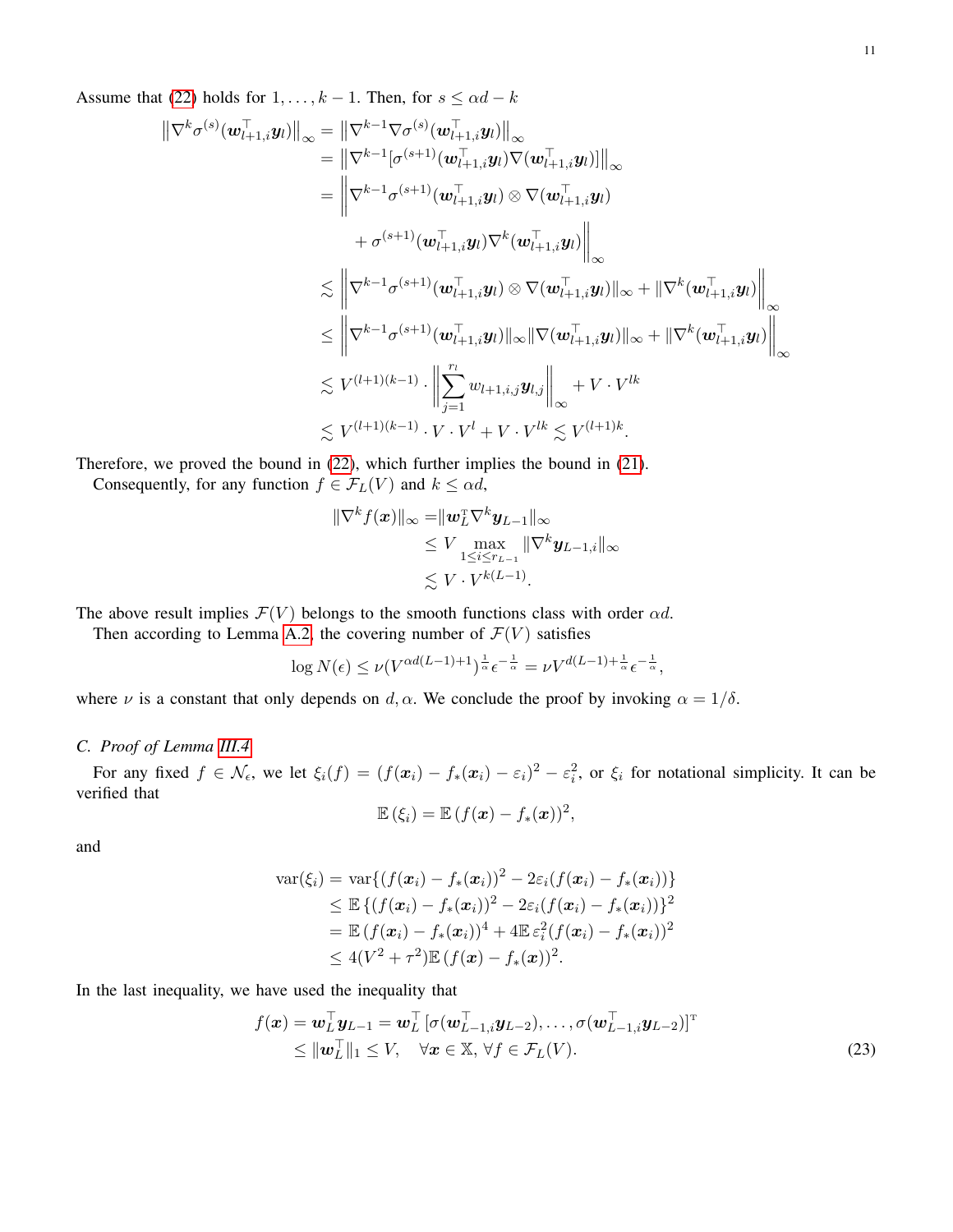According to the Bernstein's Inequality (Lemma [A.1](#page-11-2) in the Appendix) and [\(23\)](#page-10-1), with probability at least  $1 - \frac{\rho}{N}$  $N(\epsilon)$ we have

$$
\mathbb{E}\left(f(\boldsymbol{x}) - f_*(\boldsymbol{x})\right)^2 - \frac{1}{n} \sum_{i=1}^n \xi_i
$$
\n
$$
\leq \frac{\max_i |\xi_i - \mathbb{E}\left(f(\boldsymbol{x}) - f_*(\boldsymbol{x})\right)^2|}{n} \log \frac{N(\epsilon)}{\rho} + \sqrt{\frac{\text{var}(\zeta_1)}{n} \log \frac{N(\epsilon)}{\rho}}
$$
\n
$$
\lesssim \frac{V(V + \max_i |\varepsilon_i|)}{n} \log \frac{N(\epsilon)}{\rho} + \sqrt{\frac{(V^2 + \tau^2)\mathbb{E}\left(f(\boldsymbol{x}) - f_*(\boldsymbol{x})\right)^2}{n} \log \frac{N(\epsilon)}{\rho}}.
$$
\n(24)

It can be verified that the above [\(24\)](#page-11-3) implies that

$$
\mathbb{E}\left(f(\boldsymbol{x})-f_*(\boldsymbol{x})\right)^2 - \frac{1}{n}\sum_{i=1}^n \xi_i \lesssim \frac{V(V+\max_i|\varepsilon_i|)}{n}\log\frac{N(\epsilon)}{\rho}.\tag{25}
$$

By the union bound over  $f \in \mathcal{N}_{\epsilon}$ , [\(25\)](#page-11-4) holds uniformly for all  $f \in \mathcal{N}_{\epsilon}$  with probability at least  $1 - \rho$ .

<span id="page-11-2"></span>**Lemma A.1** (Bernstein's Inequality). Assume  $X_1, X_2, \ldots, X_n$  are independent random variables, then with prob*ability at least*  $1 - \rho$ *,* 

$$
\left|\sum_{i=1}^n (X_i - \mathbb{E} X_i)\right| \lesssim \max_{1 \leq i \leq n} |X_i - \mathbb{E} X_i| \log \frac{1}{\rho} + \sqrt{\sum_{i=1}^n \text{var}(X_i) \log \frac{1}{\rho}}.
$$

<span id="page-11-1"></span>**Lemma A.2** (Metric Entropy Bound). Let F be the class of all functions  $f : [0,1]^d \to \mathbb{R}$ , whose partial derivatives *up to order* αd *(which is supposed to be a positive integer) exist and are uniformly bounded by a constant* M*. Define the*  $L_{\infty}$  *metric as*  $||f_1 - f_2||_{L_{\infty}} = \max_{x \in [0,1]^d} |f_1(x) - f_2(x)|$ *, and*  $N(\varepsilon)$  *is the minimum covering number under such a metric. Then,*

<span id="page-11-4"></span><span id="page-11-3"></span>
$$
\log N(\varepsilon) \le \nu M^{\frac{1}{\alpha}} \varepsilon^{-\frac{1}{\alpha}},
$$

*where*  $\nu$  *depends on*  $\alpha$ ,  $d$ ,  $M$  *only.* 

*Proof:* For two real-valued functions l and u, the bracket [l, u] is the set of all functions f satisfying  $l \le f \le u$ . An  $\varepsilon$ -bracket in  $L_2(\mu)$ -space is a bracket  $[l, u]$  with  $||u - l||_{L_2(\mu)} \leq \varepsilon$ . The bracketing number  $N_{\Pi}(\varepsilon)$  is the smallest number of  $\varepsilon$ -brackets needed to cover the function class. Since the  $\varepsilon$ -bracket  $[l, u]$  is contained in the ball with a radius of  $\frac{\varepsilon}{2}$  centered on  $\frac{l+u}{2}$  in  $L_2(\mu)$ , an  $\varepsilon$ -bracket covering is an  $\varepsilon$  covering, and thus  $N_{[]}(\varepsilon) \ge N(\varepsilon)$ . Then, this lemma directly follows from [\[24,](#page-14-22) Theorem 2.1].

The following result is a version of Talagrand's contraction lemma.

<span id="page-11-6"></span>**Lemma A.3** (Contraction Lemma). *Suppose that a function g is L-Lipschitz and*  $g(0) = 0$ *. Suppose that*  $\xi_1, \ldots, \xi_n$ *are IID symmetric Bernoulli random variables taking values from* {1, −1}*. Then, for any function class* F *mapping from*  $X$  *to*  $\mathbb{R}$ *, and any set*  $\{x_1, x_2, \ldots, x_n\}$ *, we have* 

$$
\mathbb{E}\sup_{f\in\mathcal{F}}\left|\frac{1}{n}\sum_{i=1}^n\xi_ig(f(\boldsymbol{x}_i))\right|\leq 2L\mathbb{E}\sup_{f\in\mathcal{F}}\left|\frac{1}{n}\sum_{i=1}^n\xi_if(\boldsymbol{x}_i)\right|.
$$

<span id="page-11-5"></span>Lemma A.4 (Minimax lower bound). *Suppose* d *is a metric on* F*. Then we have*

$$
\inf_{\hat{f}} \sup_{f \in \mathcal{F}} \mathbb{E} \, d^2(f, \hat{f}) \gtrsim \varepsilon^2,\tag{26}
$$

*where* ε *satisfies*

$$
M_d(\varepsilon) = 4V_k(\varepsilon) + 2\log 2. \tag{27}
$$

*Proof:* The result directly follows from [\[14,](#page-14-12) Theorem 1].

<span id="page-11-0"></span>П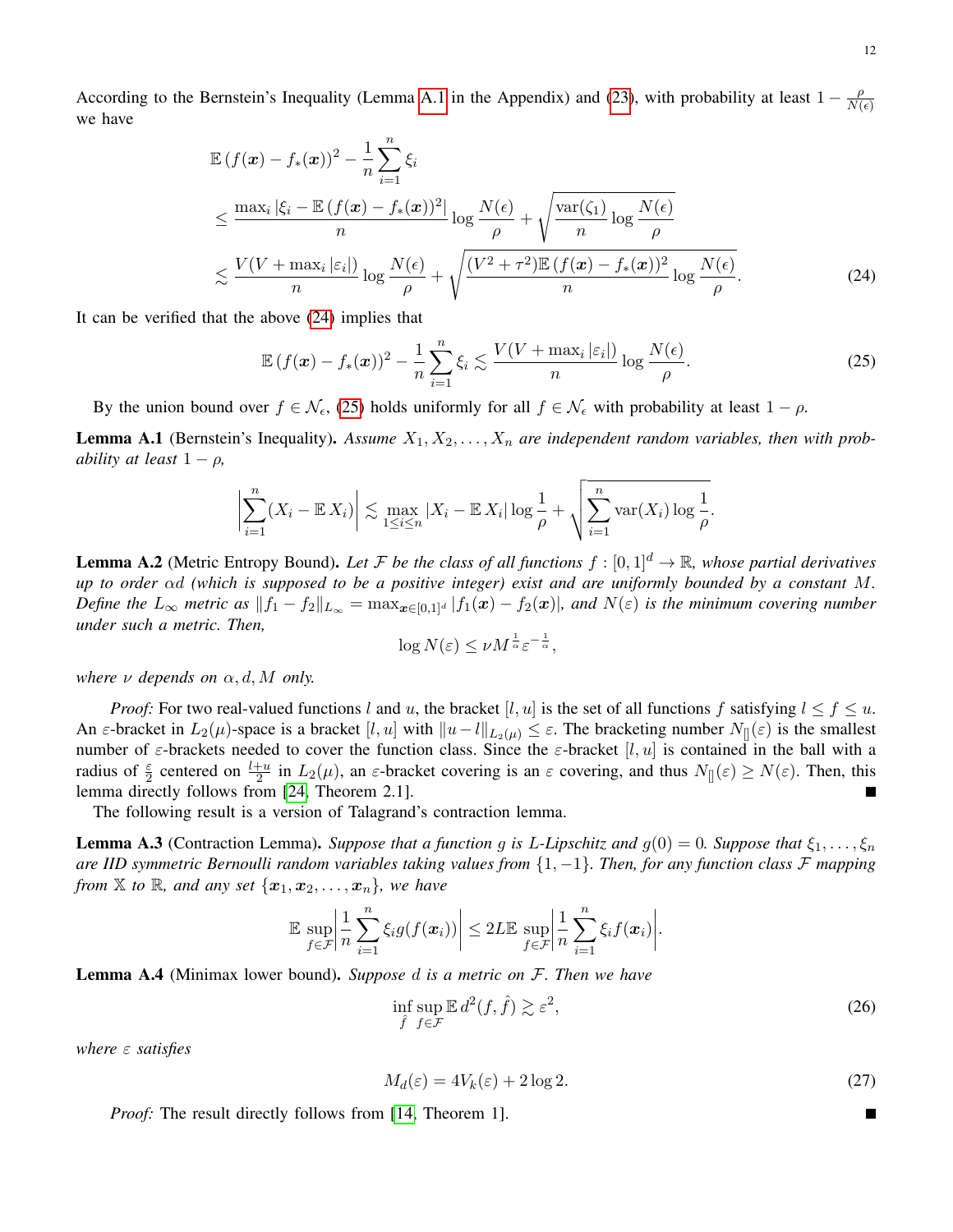We define a subclass of  $\mathcal{F}_2(V)$  by

$$
\mathcal{F}_0 = \left\{ f : \mathbb{R}^d \to \mathbb{R} \Big| f(\boldsymbol{x}) = V\sigma(\boldsymbol{w}^\top \boldsymbol{x}), \|\boldsymbol{w}\|_2 = 1 \right\}.
$$
 (28)

It can be verified that

$$
\mathbb{E} |\sigma(\boldsymbol{w}_1^\top \boldsymbol{x}) - \sigma(\boldsymbol{w}_2^\top \boldsymbol{x})| \geq \mathbb{E} \left\{ \inf_{u} \sigma'(u) \cdot |\boldsymbol{w}_1^\top \boldsymbol{x} - \boldsymbol{w}_2^\top \boldsymbol{x}| \cdot \mathbb{I}(\boldsymbol{w}_1^\top \boldsymbol{x}, \boldsymbol{w}_2^\top \boldsymbol{x} \in \mathcal{S}) \right\} \\ \geqslant \|\boldsymbol{w}_1 - \boldsymbol{w}_2\|_2.
$$

Let  $M_1(\epsilon)$  denote the packing  $\epsilon$ -entropy of  $\mathcal{F}_0$  with the  $\ell_1$  distance. Then,  $M_1(\epsilon)$  is greater than the packing  $\epsilon$ entropy with the  $\ell_2$  distance, written as  $M_1(\epsilon) \geq M_2(\epsilon) \gtrsim d$ . Let  $V_k(\epsilon)$  denote the covering  $\epsilon$ -entropy of  $\mathcal{F}_0$  with the square root Kullback-Leibler divergence, then according to its relation with the  $\ell_2$  distance shown in [\[14\]](#page-14-12), we have

$$
V_k(\epsilon) \le M_2(\sqrt{2}\epsilon) \lesssim d \log \frac{1}{\epsilon}.
$$

Hence, according to Lemma [A.4,](#page-11-5) for  $q = 1, 2$ ,

<span id="page-12-0"></span>
$$
\inf_{\hat{f}_n} \sup_{f \in \mathcal{F}_2(V)} \|\hat{f}_n - f\|_{L_q(\mu)} \ge \inf_{\hat{f}_n} \sup_{f \in \mathcal{F}_0} \|\hat{f}_n - f\|_{L_p(\mu)} \gtrsim V \sqrt{\frac{d}{n}}.
$$
\n(29)

This concludes the proof.

We define the empirical risk

$$
\mathcal{R}_{1,n}(f) = \mathbb{E}\left(\frac{1}{n}\sum_{i=1}^n |f_*(\boldsymbol{x}_i) + \varepsilon_i - f(\boldsymbol{x}_i)|\right) - \mathbb{E}|\varepsilon|.
$$
\n(30)

Since  $\hat{f}_n$  minimizes  $n^{-1} \sum_{i=1}^n |f_*(x_i) + \varepsilon_i - f(x_i)|$  in  $\mathcal{F}_L(V)$ , we have

<span id="page-12-1"></span>
$$
\mathcal{R}_1(\hat{f}_n) \le \mathcal{R}_1(\hat{f}_n) - \{ \mathcal{R}_{1,n}(\hat{f}_n) - \mathcal{R}_{1,n}(f_*) \} = \mathcal{R}_1(\hat{f}_n) - \mathcal{R}_{1,n}(\hat{f}_n). \tag{31}
$$

In the following, we will analyze the term  $\mathcal{R}_1(\hat{f}_n) - \mathcal{R}_{1,n}(\hat{f}_n)$  in [\(31\)](#page-12-1).

Let  $z_i$ 's denote IID copies of  $x_i$ 's.

$$
\mathcal{R}_1(\hat{f}_n) - \mathcal{R}_{1,n}(\hat{f}_n) = \mathbb{E} \frac{1}{n} \sum_{i=1}^n \left\{ |\hat{f}_n(z_i) - f_*(z_i) - \varepsilon_i| - |\hat{f}_n(x_i) - f_*(x_i) - \varepsilon_i| \right\}
$$
  
\n
$$
\leq \mathbb{E} \sup_{f \in \mathcal{F}_L(V)} \frac{1}{n} \sum_{i=1}^n \left\{ |f(z_i) - f_*(z_i) - \varepsilon_i| - |f(x_i) - f_*(x_i) - \varepsilon_i| \right\}
$$
  
\n
$$
\leq 2 \mathbb{E} \sup_{f \in \mathcal{F}_L(V)} \frac{1}{n} \sum_{i=1}^n \xi_i |f(z_i) - f_*(z_i) - \varepsilon_i|,
$$

where  $\xi_1, \ldots, \xi_n$  are IID symmetric Bernoulli random variables that are independent with  $z_i$ 's and take values from  $\{1, -1\}$ . According to Lemma [A.3,](#page-11-6) since  $g(x) = |x|$  is 1-Lipschitz and  $g(0) = 0$ , we have

$$
\mathbb{E} \sup_{f \in \mathcal{F}_L(V)} \frac{1}{n} \sum_{i=1}^n \xi_i |f(z_i) - f_*(z_i) - \varepsilon_i| \leq 2 \mathbb{E} \sup_{f \in \mathcal{F}_L(V)} |\frac{1}{n} \sum_{i=1}^n \xi_i (f(z_i) - f_*(z_i) - \varepsilon_i)|
$$
  

$$
\leq 2 \mathbb{E} \sup_{f \in \mathcal{F}_L(V)} \left| \frac{1}{n} \sum_{i=1}^n \xi_i f(z_i) \right| + 2 \sqrt{\frac{\mathbb{E} y^2}{n}}
$$
  

$$
\lesssim \mathbb{E} \sup_{f \in \mathcal{F}_L(V)} \left| \frac{1}{n} \sum_{i=1}^n \xi_i f(z_i) \right| + \frac{V + \tau}{\sqrt{n}}.
$$

To conclude the proof, it remains to show that

$$
\mathbb{E} \sup_{f \in \mathcal{F}} \left| \frac{1}{n} \sum_{i=1}^n \xi_i f(z_i) \right| \lesssim V^{L-1} \sqrt{\frac{d \log n}{n}}.
$$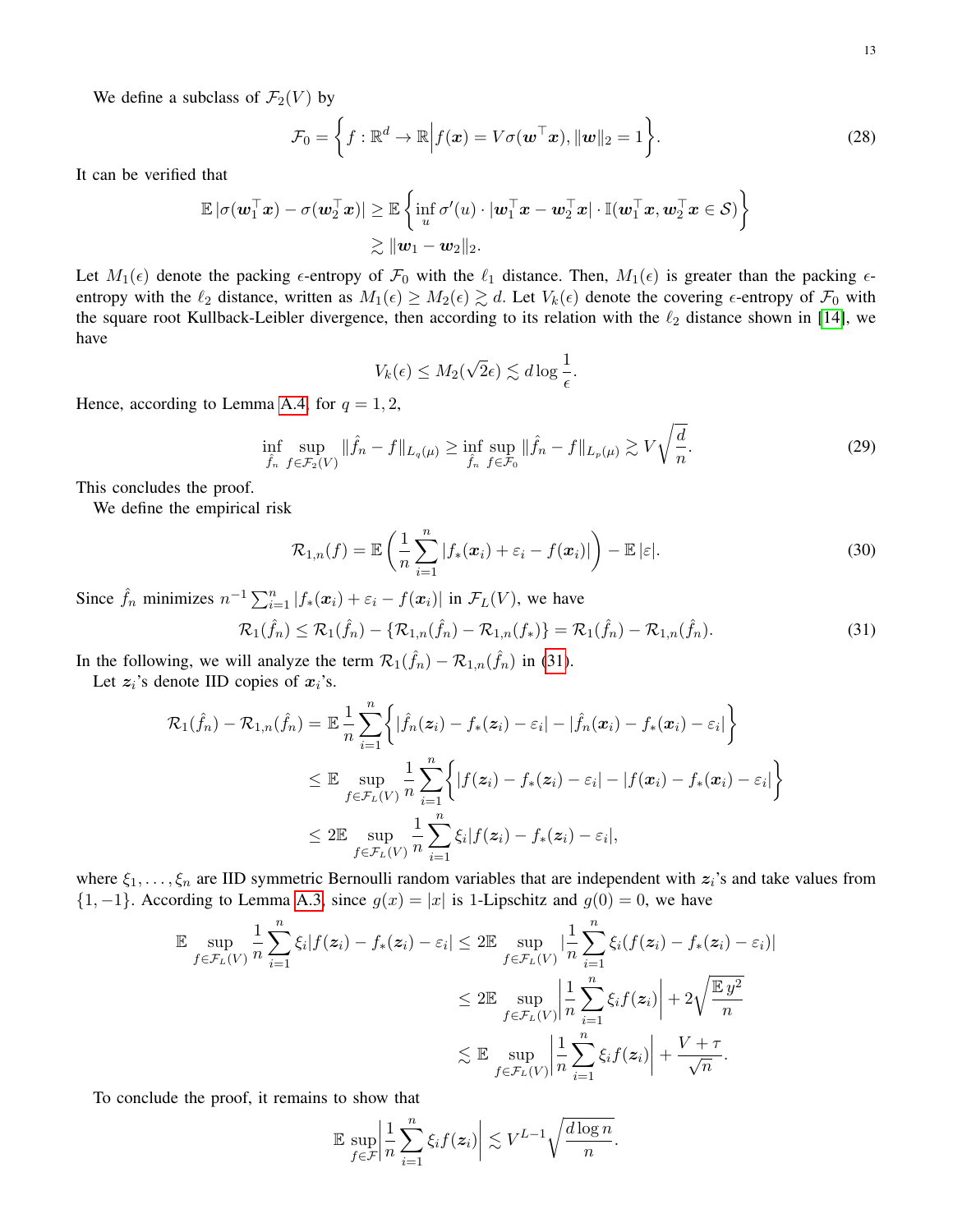Let  $W(f) = \{w_1, \ldots, w_L\}$  denote the neural weights of f at all the layers. It can be verified that

$$
\mathbb{E} \sup_{f \in \mathcal{F}_L(V)} \left| \frac{1}{n} \sum_{i=1}^n \xi_i f(z_i) \right| = \mathbb{E} \sup_{W(f) : f \in \mathcal{F}_L(V)} \left| \left\langle \boldsymbol{w}_L, \frac{1}{n} \sum_{i=1}^n \xi_i \boldsymbol{y}_{L-1}(z_i) \right\rangle \right|
$$
\n
$$
\leq V \mathbb{E} \sup_{W(f) : f \in \mathcal{F}_L(V)} \left\| \frac{1}{n} \sum_{i=1}^n \xi_i \boldsymbol{y}_{L-1}(z_i) \right\|_{\infty}
$$
\n
$$
\leq V \mathbb{E} \sup_{W(f) : f \in \mathcal{F}_L(V)} \left| \frac{1}{n} \sum_{i=1}^n \xi_i \sigma(\boldsymbol{w}_{L-1,j}^T \boldsymbol{y}_{L-2}(z_i)) \right|
$$
\n
$$
\leq V \mathbb{E} \sup_{W(f) : f \in \mathcal{F}_L(V)} \left| \frac{1}{n} \sum_{i=1}^n \xi_i \boldsymbol{w}_{L-1,j}^T \boldsymbol{y}_{L-2}(z_i) \right|
$$
\n
$$
\leq \cdots
$$
\n
$$
\leq V^{L-1} \mathbb{E} \sup_{\boldsymbol{w}_1 \in \mathbb{R}^d : \|\boldsymbol{w}_1\|_1 \leq V} \left| \frac{1}{n} \sum_{i=1}^n \xi_i \sigma(\boldsymbol{w}_1^T \boldsymbol{z}_i) \right|
$$
\n
$$
\leq V^{L-1} \sqrt{\frac{d \log n}{n}}, \tag{32}
$$

where the last inequality follows from the following lemma.

**Lemma A.5.** *Suppose that*  $\xi_1, \ldots, \xi_n$  *are IID symmetric Bernoulli random variables that are independent with*  $z_i$ *'s and take values from*  $\{1, -1\}$ *. For any given V, we have* 

$$
\mathbb{E} \sup_{\boldsymbol{w}\in\mathbb{R}^d:\|\boldsymbol{w}\|_1\leq V} \left|\frac{1}{n}\sum_{i=1}^n \xi_i \sigma(\boldsymbol{w}^\top \boldsymbol{z}_i)\right| \lesssim \sqrt{\frac{d\log n}{n}}.
$$
 (33)

*Proof:* The proof will be based on an  $\varepsilon$ -net argument together with the union bound. For any  $\varepsilon$ , let  $W_{\varepsilon} \subset \mathbb{R}^d$ denote the subset

$$
W_{\varepsilon} = \left\{ \boldsymbol{w} = \frac{\varepsilon}{2d}(i_1, i_2, \dots, i_d) : i_j \in \mathbb{Z}, ||\boldsymbol{w}||_1 \le V \right\}.
$$

Then, for any w, there exists some element  $\hat{w} \in W_{\varepsilon}$  such that

$$
\sup_{\boldsymbol{z}\in\mathbb{X}}|\sigma(\boldsymbol{w}^\top\boldsymbol{z})-\sigma(\hat{\boldsymbol{w}}^\top\boldsymbol{z})|\leq \sup_{\boldsymbol{z}}|(\boldsymbol{w}^\top\boldsymbol{z})-(\hat{\boldsymbol{w}}^\top\boldsymbol{z})|\\\leq \sup_{\boldsymbol{z}}|(\boldsymbol{w}-\hat{\boldsymbol{w}})^\top\boldsymbol{z}|\\\leq \|\boldsymbol{w}-\hat{\boldsymbol{w}}\|_1\sup_{\boldsymbol{z}}\|\boldsymbol{z}\|_\infty\leq\varepsilon.
$$

By Bernstein's Inequality, for any  $w$ ,

$$
\mathbb{P}\bigg(\bigg|\frac{1}{n}\sum_{i=1}^n\xi_i\sigma(\boldsymbol{w}^\top\boldsymbol{z}_i)\bigg|>t\bigg)\leq 2\exp\bigg\{-\frac{nt^2}{2(1+t/3)}\bigg\}.
$$

By taking the union bound over  $W_{\varepsilon}$ , and use the fact that  $\log \text{card}(W_{\varepsilon}) \lesssim d \log(nd/\varepsilon)$ , we obtain

$$
\sup_{\bm{w}\in\mathbb{R}^d:\|\bm{w}\|_1\leq V}\left|\frac{1}{n}\sum_{i=1}^n\xi_i\sigma(\bm{w}^\top\bm{z}_i)\right|\lesssim \varepsilon+\sqrt{\frac{d}{n}\log\frac{nd}{\varepsilon\delta}},
$$

with probability at least  $1-\delta$ . Then the desired result is obtained by taking  $\varepsilon = \sqrt{\frac{d \log n}{n}}$ ,  $\delta = n^{-1}$  and using the fact  $|n^{-1}\sum_{i=1}^n \xi_i \sigma(\boldsymbol{w}^\top \boldsymbol{z}_i)| \leq 1$  as the proof of Theorem [III.1.](#page-4-3)